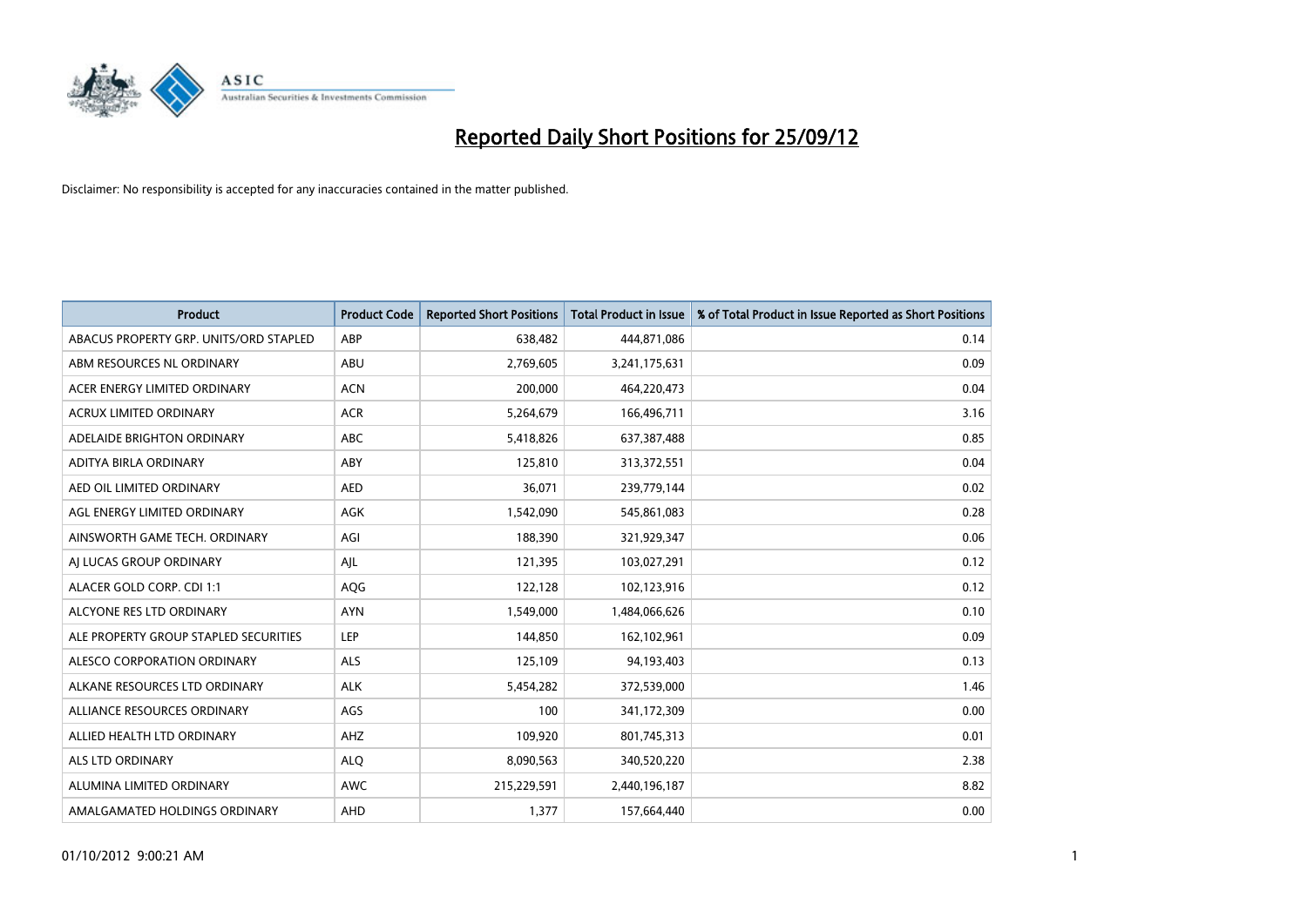

| <b>Product</b>                          | <b>Product Code</b> | <b>Reported Short Positions</b> | <b>Total Product in Issue</b> | % of Total Product in Issue Reported as Short Positions |
|-----------------------------------------|---------------------|---------------------------------|-------------------------------|---------------------------------------------------------|
| AMCOM TELECOMM, ORDINARY                | <b>AMM</b>          | 127,633                         | 244,541,792                   | 0.05                                                    |
| AMCOR LIMITED ORDINARY                  | <b>AMC</b>          | 3,950,816                       | 1,206,684,923                 | 0.33                                                    |
| AMP LIMITED ORDINARY                    | AMP                 | 7,165,448                       | 2,894,931,180                 | 0.25                                                    |
| AMPELLA MINING ORDINARY                 | <b>AMX</b>          | 5,204,707                       | 246,800,493                   | 2.11                                                    |
| ANGLOGOLD ASHANTI CDI 5:1               | AGG                 | 1,000                           | 89,207,765                    | 0.00                                                    |
| ANSELL LIMITED ORDINARY                 | <b>ANN</b>          | 4,293,170                       | 130,745,985                   | 3.28                                                    |
| ANTARES ENERGY LTD ORDINARY             | <b>AZZ</b>          | 319,217                         | 257,000,000                   | 0.12                                                    |
| ANZ BANKING GRP LTD ORDINARY            | ANZ                 | 6,792,050                       | 2,717,289,534                 | 0.25                                                    |
| APA GROUP STAPLED SECURITIES            | <b>APA</b>          | 35,982,164                      | 651,633,068                   | 5.52                                                    |
| APN NEWS & MEDIA ORDINARY               | <b>APN</b>          | 13,202,425                      | 649,010,756                   | 2.03                                                    |
| AQUARIUS PLATINUM. ORDINARY             | <b>AOP</b>          | 15,638,788                      | 472,851,336                   | 3.31                                                    |
| AQUILA RESOURCES ORDINARY               | <b>AQA</b>          | 7,611,046                       | 411,804,442                   | 1.85                                                    |
| ARAFURA RESOURCE LTD ORDINARY           | ARU                 | 5,682,807                       | 396,004,144                   | 1.44                                                    |
| ARB CORPORATION ORDINARY                | <b>ARP</b>          | 43,131                          | 72,481,302                    | 0.06                                                    |
| ARDENT LEISURE GROUP STAPLED SECURITIES | AAD                 | 184,973                         | 380,315,114                   | 0.05                                                    |
| ARISTOCRAT LEISURE ORDINARY             | ALL                 | 21,293,355                      | 550,502,889                   | 3.87                                                    |
| ARRIUM LTD ORDINARY                     | ARI                 | 22,403,510                      | 1,345,665,626                 | 1.66                                                    |
| ASCIANO LIMITED ORDINARY                | <b>AIO</b>          | 4,629,430                       | 975,385,664                   | 0.47                                                    |
| ASG GROUP LIMITED ORDINARY              | <b>ASZ</b>          | 641,974                         | 177, 187, 512                 | 0.36                                                    |
| ASPEN GROUP ORD/UNITS STAPLED           | APZ                 | 6,673,781                       | 600,507,326                   | 1.11                                                    |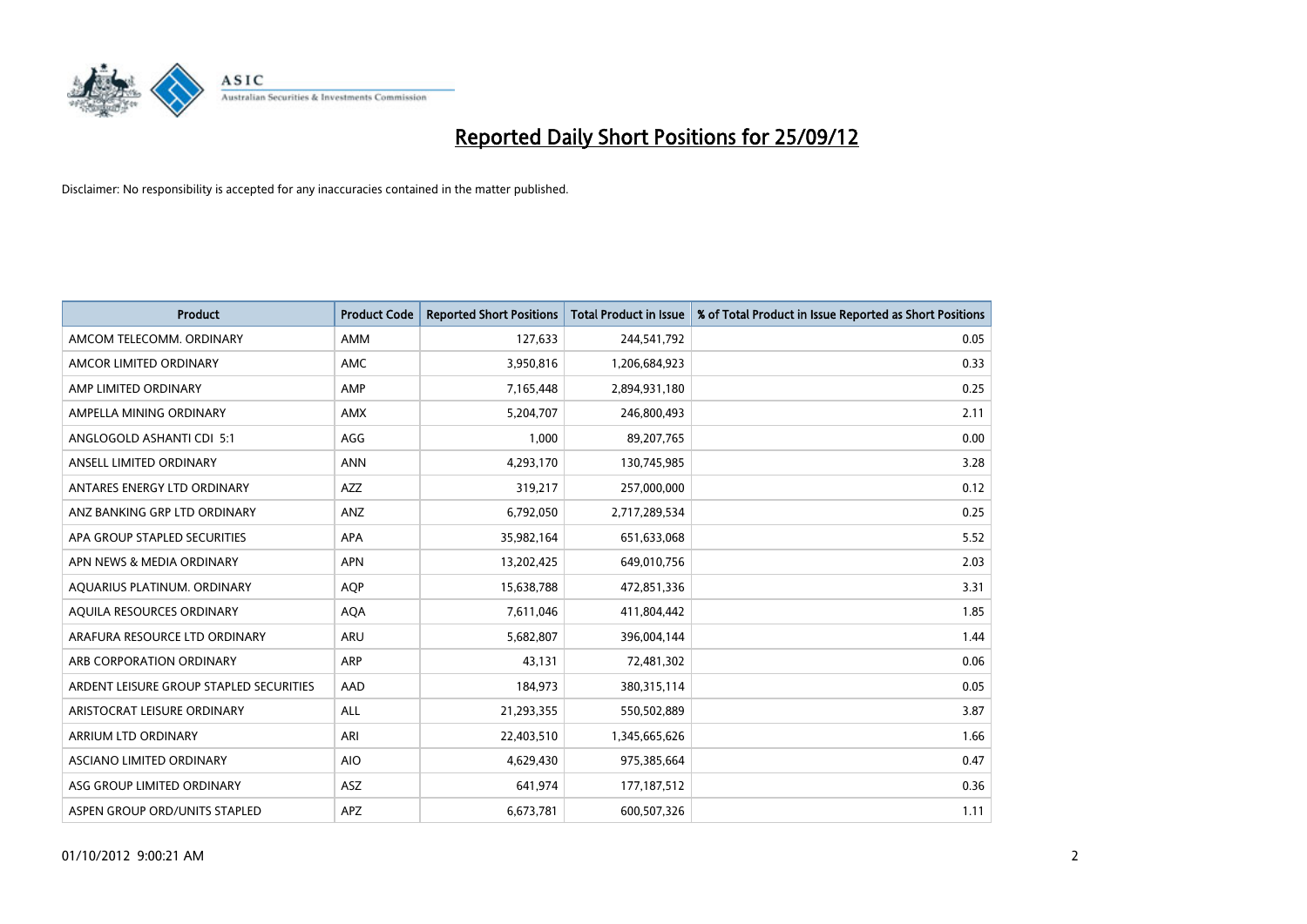

| <b>Product</b>                          | <b>Product Code</b> | <b>Reported Short Positions</b> | <b>Total Product in Issue</b> | % of Total Product in Issue Reported as Short Positions |
|-----------------------------------------|---------------------|---------------------------------|-------------------------------|---------------------------------------------------------|
| ASPIRE MINING LTD ORDINARY              | <b>AKM</b>          | 270,212                         | 620,594,556                   | 0.04                                                    |
| ASTRO JAP PROP GROUP STAPLED SECURITIES | AJA                 | 3,978                           | 58,445,002                    | 0.01                                                    |
| ASX LIMITED ORDINARY                    | <b>ASX</b>          | 3,582,518                       | 175,136,729                   | 2.05                                                    |
| ATLAS IRON LIMITED ORDINARY             | AGO                 | 12,812,725                      | 904,580,993                   | 1.42                                                    |
| <b>AURORA OIL &amp; GAS ORDINARY</b>    | <b>AUT</b>          | 7,087,013                       | 447,885,778                   | 1.58                                                    |
| AUSDRILL LIMITED ORDINARY               | <b>ASL</b>          | 4,511,004                       | 304,630,621                   | 1.48                                                    |
| AUSENCO LIMITED ORDINARY                | <b>AAX</b>          | 673,806                         | 123,872,665                   | 0.54                                                    |
| AUSGOLD LIMITED ORDINARY                | <b>AUC</b>          | 50,000                          | 151,472,717                   | 0.03                                                    |
| <b>AUSTAL LIMITED ORDINARY</b>          | ASB                 | 139,876                         | 188,193,007                   | 0.07                                                    |
| AUSTIN ENGINEERING ORDINARY             | ANG                 | 256,269                         | 72,314,403                    | 0.35                                                    |
| AUSTRALAND PROPERTY STAPLED SECURITY    | <b>ALZ</b>          | 526,070                         | 576,846,597                   | 0.09                                                    |
| AUSTRALIAN AGRICULT, ORDINARY           | AAC                 | 407,137                         | 312,905,085                   | 0.13                                                    |
| AUSTRALIAN INFRASTR. UNITS/ORDINARY     | <b>AIX</b>          | 3,032,587                       | 620,733,944                   | 0.49                                                    |
| AUSTRALIAN PHARM. ORDINARY              | API                 | 221,817                         | 488,115,883                   | 0.05                                                    |
| AUTOMOTIVE HOLDINGS ORDINARY            | <b>AHE</b>          | 97,219                          | 260,579,682                   | 0.04                                                    |
| AVIENNINGS LIMITED ORDINARY             | AVI                 | 175,001                         | 274,588,694                   | 0.06                                                    |
| AWE LIMITED ORDINARY                    | AWE                 | 2,621,916                       | 521,871,941                   | 0.50                                                    |
| AZIMUTH RES LTD ORDINARY                | <b>AZH</b>          | 961,292                         | 418,911,161                   | 0.23                                                    |
| <b>BANDANNA ENERGY ORDINARY</b>         | <b>BND</b>          | 4,273,163                       | 528,481,199                   | 0.81                                                    |
| BANK OF QUEENSLAND. ORDINARY            | <b>BOQ</b>          | 8,990,239                       | 308,797,224                   | 2.91                                                    |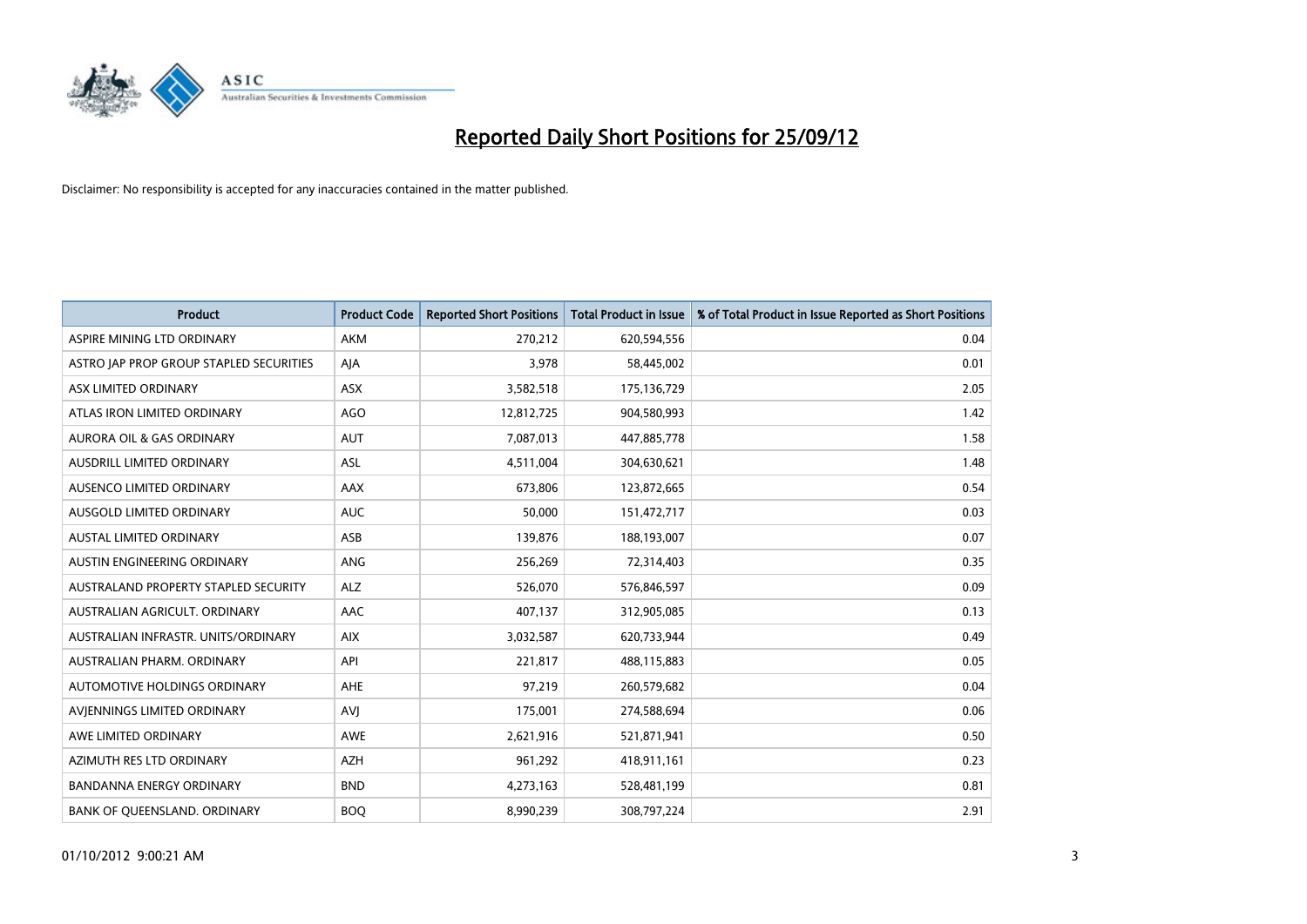

| <b>Product</b>                       | <b>Product Code</b> | <b>Reported Short Positions</b> | <b>Total Product in Issue</b> | % of Total Product in Issue Reported as Short Positions |
|--------------------------------------|---------------------|---------------------------------|-------------------------------|---------------------------------------------------------|
| <b>BANNERMAN RESOURCES ORDINARY</b>  | <b>BMN</b>          | 10.000                          | 302,069,772                   | 0.00                                                    |
| <b>BASE RES LIMITED ORDINARY</b>     | <b>BSE</b>          | 1,004,635                       | 460,440,029                   | 0.22                                                    |
| <b>BATHURST RESOURCES ORDINARY</b>   | <b>BTU</b>          | 42,613,439                      | 696,747,997                   | 6.12                                                    |
| BEACH ENERGY LIMITED ORDINARY        | <b>BPT</b>          | 25,295,417                      | 1,256,183,762                 | 2.01                                                    |
| BEADELL RESOURCE LTD ORDINARY        | <b>BDR</b>          | 14,029,727                      | 724,704,752                   | 1.94                                                    |
| BENDIGO AND ADELAIDE ORDINARY        | <b>BEN</b>          | 9,475,202                       | 396,683,741                   | 2.39                                                    |
| BERKELEY RESOURCES ORDINARY          | <b>BKY</b>          | 179,246                         | 179,393,273                   | 0.10                                                    |
| <b>BHP BILLITON LIMITED ORDINARY</b> | <b>BHP</b>          | 10,623,371                      | 3,211,691,105                 | 0.33                                                    |
| <b>BILLABONG ORDINARY</b>            | <b>BBG</b>          | 1,479,534                       | 478,944,292                   | 0.31                                                    |
| <b>BIOTA HOLDINGS ORDINARY</b>       | <b>BTA</b>          | 456,735                         | 182,763,651                   | 0.25                                                    |
| <b>BLACKTHORN RESOURCES ORDINARY</b> | <b>BTR</b>          | 328,259                         | 164,285,950                   | 0.20                                                    |
| <b>BLUESCOPE STEEL LTD ORDINARY</b>  | <b>BSL</b>          | 22,333,005                      | 3,349,185,247                 | 0.67                                                    |
| <b>BOART LONGYEAR ORDINARY</b>       | <b>BLY</b>          | 7,029,818                       | 461,163,412                   | 1.52                                                    |
| <b>BORAL LIMITED, ORDINARY</b>       | <b>BLD</b>          | 44,228,941                      | 758,572,140                   | 5.83                                                    |
| <b>BRADKEN LIMITED ORDINARY</b>      | <b>BKN</b>          | 5,446,809                       | 169,240,662                   | 3.22                                                    |
| <b>BRAMBLES LIMITED ORDINARY</b>     | <b>BXB</b>          | 2,916,181                       | 1,555,204,787                 | 0.19                                                    |
| BREVILLE GROUP LTD ORDINARY          | <b>BRG</b>          | 89,010                          | 130,095,322                   | 0.07                                                    |
| <b>BRICKWORKS LIMITED ORDINARY</b>   | <b>BKW</b>          | 11,113                          | 147,567,333                   | 0.01                                                    |
| <b>BROCKMAN MINING LTD ORDINARY</b>  | <b>BCK</b>          | 91,872                          | 7,224,094,327                 | 0.00                                                    |
| BT INVESTMENT MNGMNT ORDINARY        | <b>BTT</b>          | 377,575                         | 267,906,977                   | 0.14                                                    |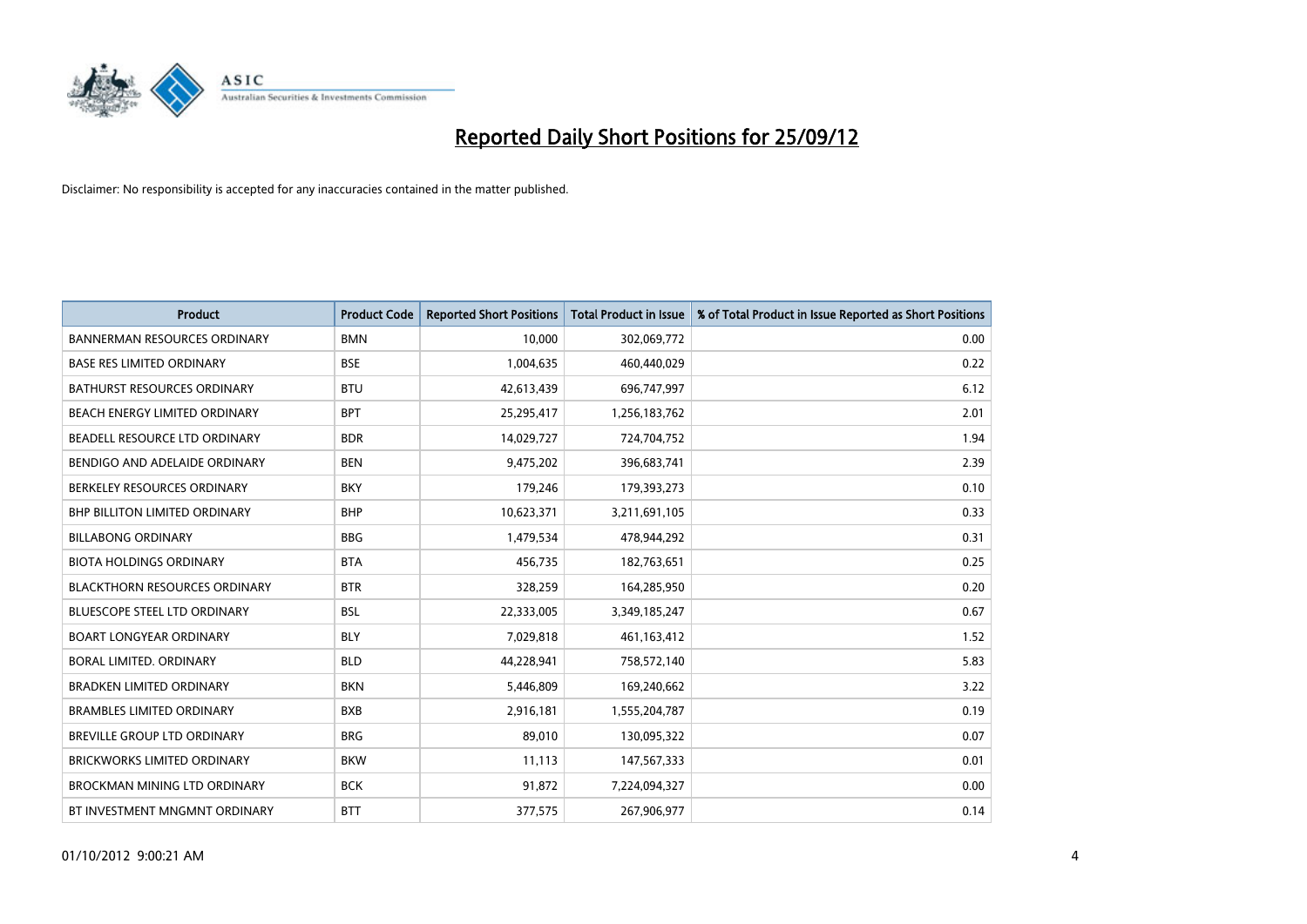

| <b>Product</b>                          | <b>Product Code</b> | <b>Reported Short Positions</b> | <b>Total Product in Issue</b> | % of Total Product in Issue Reported as Short Positions |
|-----------------------------------------|---------------------|---------------------------------|-------------------------------|---------------------------------------------------------|
| <b>BUCCANEER ENERGY LTD ORDINARY</b>    | <b>BCC</b>          | 3,300,662                       | 1,321,445,371                 | 0.25                                                    |
| <b>BURU ENERGY ORDINARY</b>             | <b>BRU</b>          | 10,005,557                      | 251,032,144                   | 3.99                                                    |
| <b>BWP TRUST ORDINARY UNITS</b>         | <b>BWP</b>          | 4,429,050                       | 533,645,790                   | 0.83                                                    |
| CABCHARGE AUSTRALIA ORDINARY            | CAB                 | 4,935,441                       | 120,430,683                   | 4.10                                                    |
| <b>CALIBRE GROUP LTD ORDINARY</b>       | <b>CGH</b>          | 252,799                         | 293,192,506                   | 0.09                                                    |
| CALTEX AUSTRALIA ORDINARY               | <b>CTX</b>          | 3,242,334                       | 270,000,000                   | 1.20                                                    |
| CAPE LAMBERT RES LTD ORDINARY           | <b>CFE</b>          | 464.817                         | 689,108,792                   | 0.07                                                    |
| CARABELLA RES LTD ORDINARY              | <b>CLR</b>          | 135,366                         | 133,642,797                   | 0.10                                                    |
| <b>CARBON ENERGY ORDINARY</b>           | <b>CNX</b>          | 48,071                          | 776,306,566                   | 0.01                                                    |
| <b>CARDNO LIMITED ORDINARY</b>          | CDD                 | 1,789,781                       | 138,578,044                   | 1.29                                                    |
| CARNARVON PETROLEUM ORDINARY            | <b>CVN</b>          | 1,126,156                       | 694,644,634                   | 0.16                                                    |
| CARSALES.COM LTD ORDINARY               | <b>CRZ</b>          | 15,588,974                      | 235,089,159                   | 6.63                                                    |
| CENTRO RETAIL AUST ORD/UNIT STAPLED SEC | <b>CRF</b>          | 18,035,442                      | 1,427,391,696                 | 1.26                                                    |
| <b>CERAMIC FUEL CELLS ORDINARY</b>      | <b>CFU</b>          | 5,464                           | 1,535,476,764                 | 0.00                                                    |
| CFS RETAIL TRUST GRP STAPLED SECURITIES | <b>CFX</b>          | 50,057,431                      | 2,828,495,659                 | 1.77                                                    |
| CGA MINING LIMITED ORDINARY             | <b>CGX</b>          | 39,311                          | 337,865,726                   | 0.01                                                    |
| CHALLENGER DIV.PRO. STAPLED UNITS       | <b>CDI</b>          | 14,791                          | 214,101,013                   | 0.01                                                    |
| CHALLENGER INFRAST. STAPLED UNITS       | <b>CIF</b>          | 598,964                         | 316,223,785                   | 0.19                                                    |
| <b>CHALLENGER LIMITED ORDINARY</b>      | <b>CGF</b>          | 9,372,900                       | 544,652,710                   | 1.72                                                    |
| CHARTER HALL GROUP STAPLED US PROHIBIT. | <b>CHC</b>          | 117,954                         | 298.546.321                   | 0.04                                                    |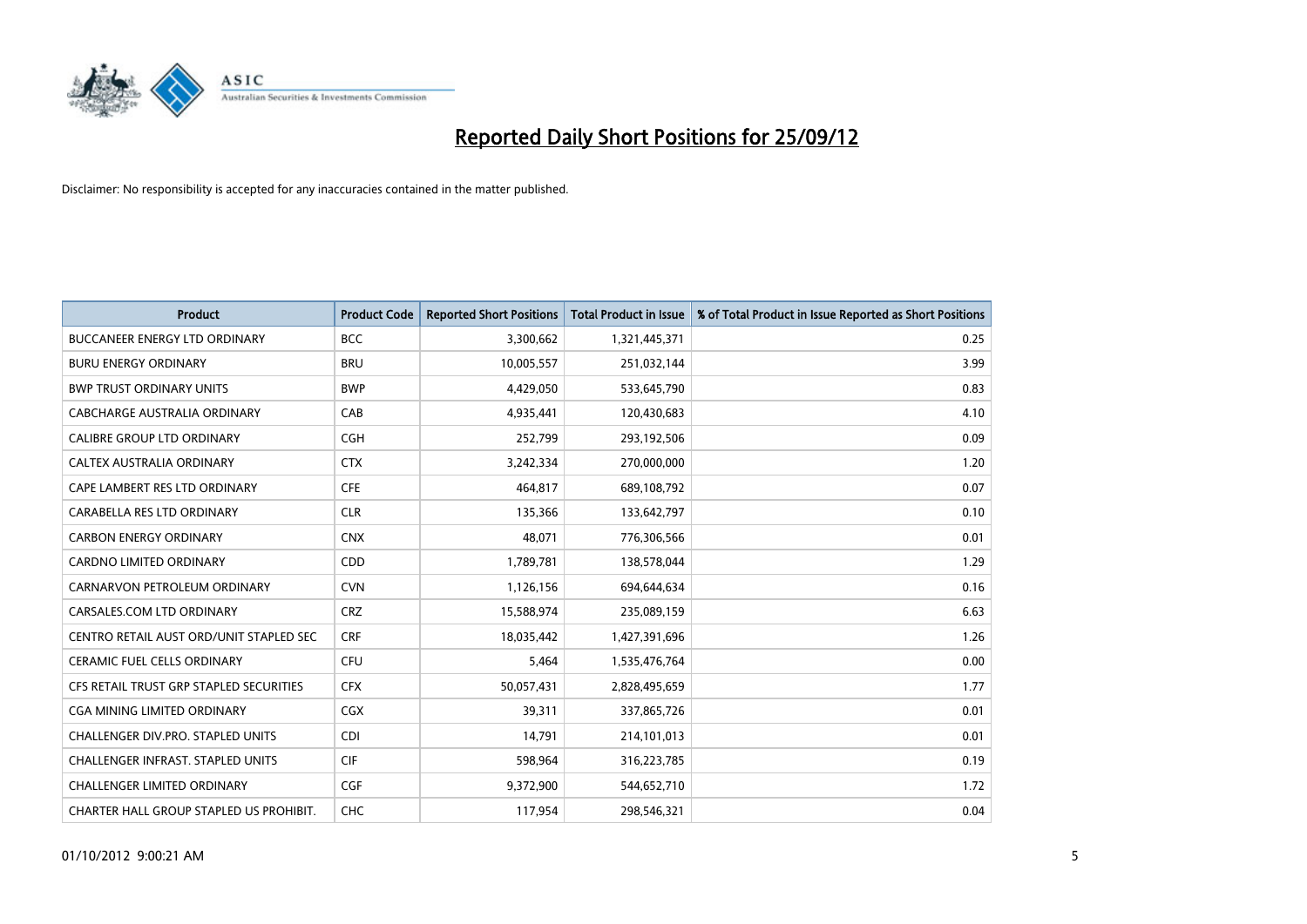

| <b>Product</b>                          | <b>Product Code</b> | <b>Reported Short Positions</b> | <b>Total Product in Issue</b> | % of Total Product in Issue Reported as Short Positions |
|-----------------------------------------|---------------------|---------------------------------|-------------------------------|---------------------------------------------------------|
| <b>CHARTER HALL RETAIL UNITS</b>        | <b>COR</b>          | 611,645                         | 299,628,571                   | 0.20                                                    |
| <b>CHORUS LIMITED ORDINARY</b>          | <b>CNU</b>          | 968,951                         | 385,082,123                   | 0.25                                                    |
| CITIGOLD CORP LTD ORDINARY              | <b>CTO</b>          | 1,055,317                       | 1,238,622,051                 | 0.09                                                    |
| <b>CLOUGH LIMITED ORDINARY</b>          | <b>CLO</b>          | 172,360                         | 773,989,006                   | 0.02                                                    |
| <b>CNPR GRP UNITS/ORD STAPLED</b>       | <b>CNP</b>          | 2,537                           | 972,414,514                   | 0.00                                                    |
| COAL OF AFRICA LTD ORDINARY             | <b>CZA</b>          | 830,271                         | 800,951,034                   | 0.10                                                    |
| <b>COALSPUR MINES LTD ORDINARY</b>      | <b>CPL</b>          | 12,756,674                      | 620,729,899                   | 2.06                                                    |
| COCA-COLA AMATIL ORDINARY               | <b>CCL</b>          | 4,671,838                       | 761,319,007                   | 0.61                                                    |
| <b>COCHLEAR LIMITED ORDINARY</b>        | <b>COH</b>          | 4,740,496                       | 56,972,605                    | 8.32                                                    |
| <b>COCKATOO COAL ORDINARY</b>           | <b>COK</b>          | 14,322,569                      | 1,016,746,908                 | 1.41                                                    |
| <b>COLLINS FOODS LTD ORDINARY</b>       | <b>CKF</b>          | 23,670                          | 93,000,003                    | 0.03                                                    |
| COMMONWEALTH BANK, ORDINARY             | <b>CBA</b>          | 18,139,989                      | 1,592,154,780                 | 1.14                                                    |
| <b>COMMONWEALTH PROP ORDINARY UNITS</b> | <b>CPA</b>          | 18,379,299                      | 2,347,003,413                 | 0.78                                                    |
| <b>COMPASS RESOURCES ORDINARY</b>       | <b>CMR</b>          | 7,472                           | 1,403,744,100                 | 0.00                                                    |
| <b>COMPUTERSHARE LTD ORDINARY</b>       | <b>CPU</b>          | 7,343,548                       | 555,664,059                   | 1.32                                                    |
| CONSOLIDATED MEDIA, ORDINARY            | <b>CMI</b>          | 163,577                         | 561,834,996                   | 0.03                                                    |
| CONTINENTAL COAL LTD ORDINARY           | CCC                 | 983                             | 445,894,046                   | 0.00                                                    |
| COOPER ENERGY LTD ORDINARY              | <b>COE</b>          | 839,067                         | 328,694,257                   | 0.26                                                    |
| <b>CREDIT CORP GROUP ORDINARY</b>       | <b>CCP</b>          | 55,027                          | 45,612,704                    | 0.12                                                    |
| <b>CROMWELL PROP STAPLED SECURITIES</b> | <b>CMW</b>          | 186,382                         | 1,172,569,708                 | 0.02                                                    |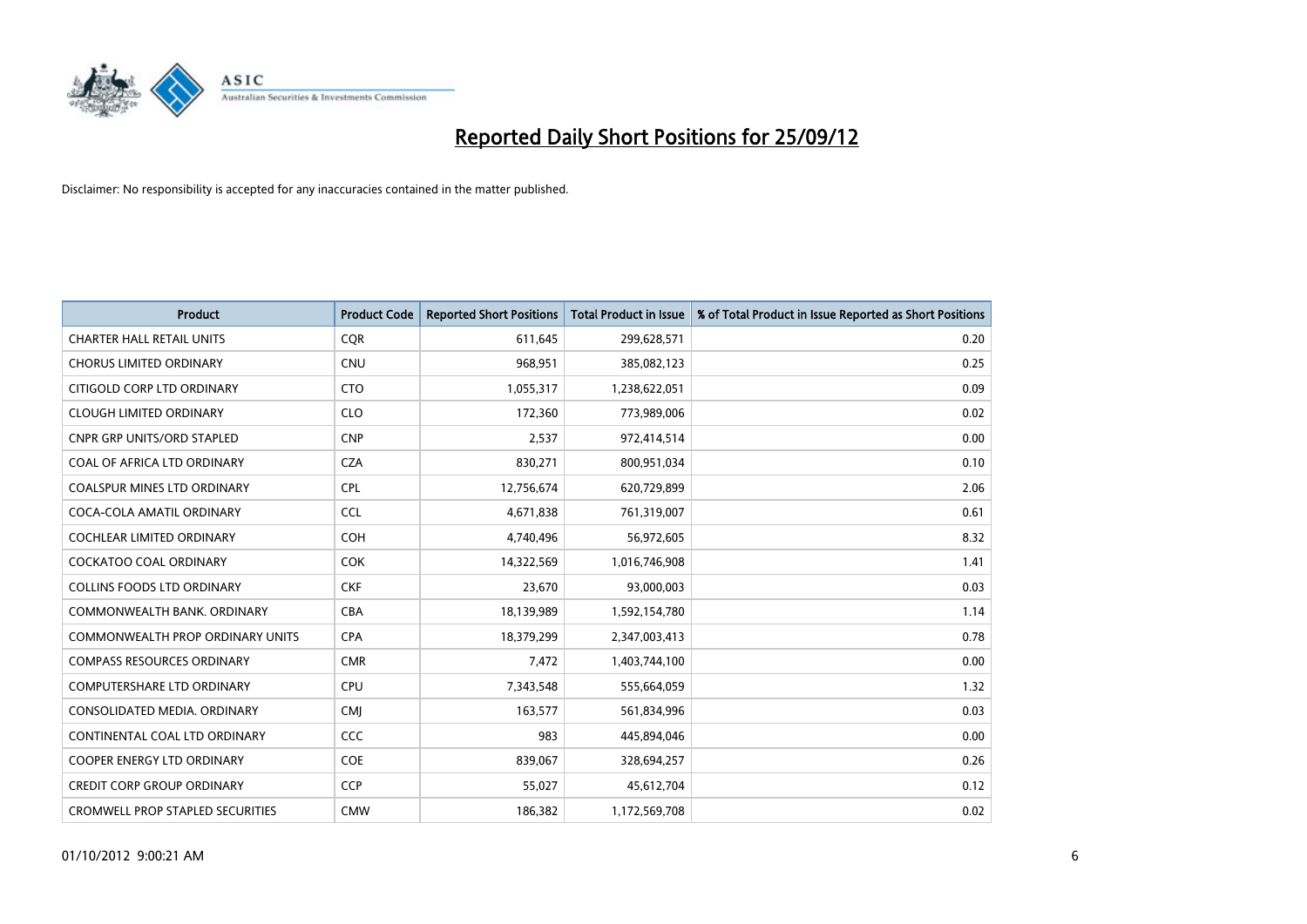

| <b>Product</b>                       | <b>Product Code</b> | <b>Reported Short Positions</b> | <b>Total Product in Issue</b> | % of Total Product in Issue Reported as Short Positions |
|--------------------------------------|---------------------|---------------------------------|-------------------------------|---------------------------------------------------------|
| <b>CROWN LIMITED ORDINARY</b>        | <b>CWN</b>          | 7,198,587                       | 728,394,185                   | 0.99                                                    |
| <b>CSG LIMITED ORDINARY</b>          | CSV                 | 888,761                         | 282,567,499                   | 0.31                                                    |
| <b>CSL LIMITED ORDINARY</b>          | <b>CSL</b>          | 3,723,075                       | 505,283,826                   | 0.74                                                    |
| <b>CSR LIMITED ORDINARY</b>          | <b>CSR</b>          | 45,022,054                      | 506,000,315                   | 8.90                                                    |
| <b>CUDECO LIMITED ORDINARY</b>       | CDU                 | 4,807,913                       | 188,183,961                   | 2.55                                                    |
| <b>CUE ENERGY RESOURCE ORDINARY</b>  | <b>CUE</b>          | 24,777                          | 698,119,720                   | 0.00                                                    |
| DART ENERGY LTD ORDINARY             | <b>DTE</b>          | 16,347,646                      | 769,340,406                   | 2.12                                                    |
| DAVID JONES LIMITED ORDINARY         | <b>DIS</b>          | 54,433,366                      | 528,655,600                   | 10.30                                                   |
| <b>DECMIL GROUP LIMITED ORDINARY</b> | <b>DCG</b>          | 991,517                         | 167,567,757                   | 0.59                                                    |
| DEXUS PROPERTY GROUP STAPLED UNITS   | <b>DXS</b>          | 11,480,607                      | 4,839,024,176                 | 0.24                                                    |
| DISCOVERY METALS LTD ORDINARY        | <b>DML</b>          | 12,109,527                      | 484,771,941                   | 2.50                                                    |
| DOMINO PIZZA ENTERPR ORDINARY        | <b>DMP</b>          | 304,838                         | 70,092,674                    | 0.43                                                    |
| DORAY MINERALS LTD ORDINARY          | <b>DRM</b>          | 104,464                         | 81,626,525                    | 0.13                                                    |
| DOWNER EDI LIMITED ORDINARY          | <b>DOW</b>          | 9,302,086                       | 429,100,296                   | 2.17                                                    |
| DRILLSEARCH ENERGY ORDINARY          | <b>DLS</b>          | 2,312,879                       | 386,468,803                   | 0.60                                                    |
| DUET GROUP STAPLED US PROHIBIT.      | <b>DUE</b>          | 6,997,236                       | 1,116,638,606                 | 0.63                                                    |
| DULUXGROUP LIMITED ORDINARY          | <b>DLX</b>          | 8,228,704                       | 368,984,902                   | 2.23                                                    |
| <b>DWS LTD ORDINARY</b>              | <b>DWS</b>          | 3,872                           | 132,362,763                   | 0.00                                                    |
| ECHO ENTERTAINMENT ORDINARY          | <b>EGP</b>          | 15,677,220                      | 825,672,730                   | 1.90                                                    |
| ELDERS LIMITED ORDINARY              | <b>ELD</b>          | 18,051,220                      | 448,598,480                   | 4.02                                                    |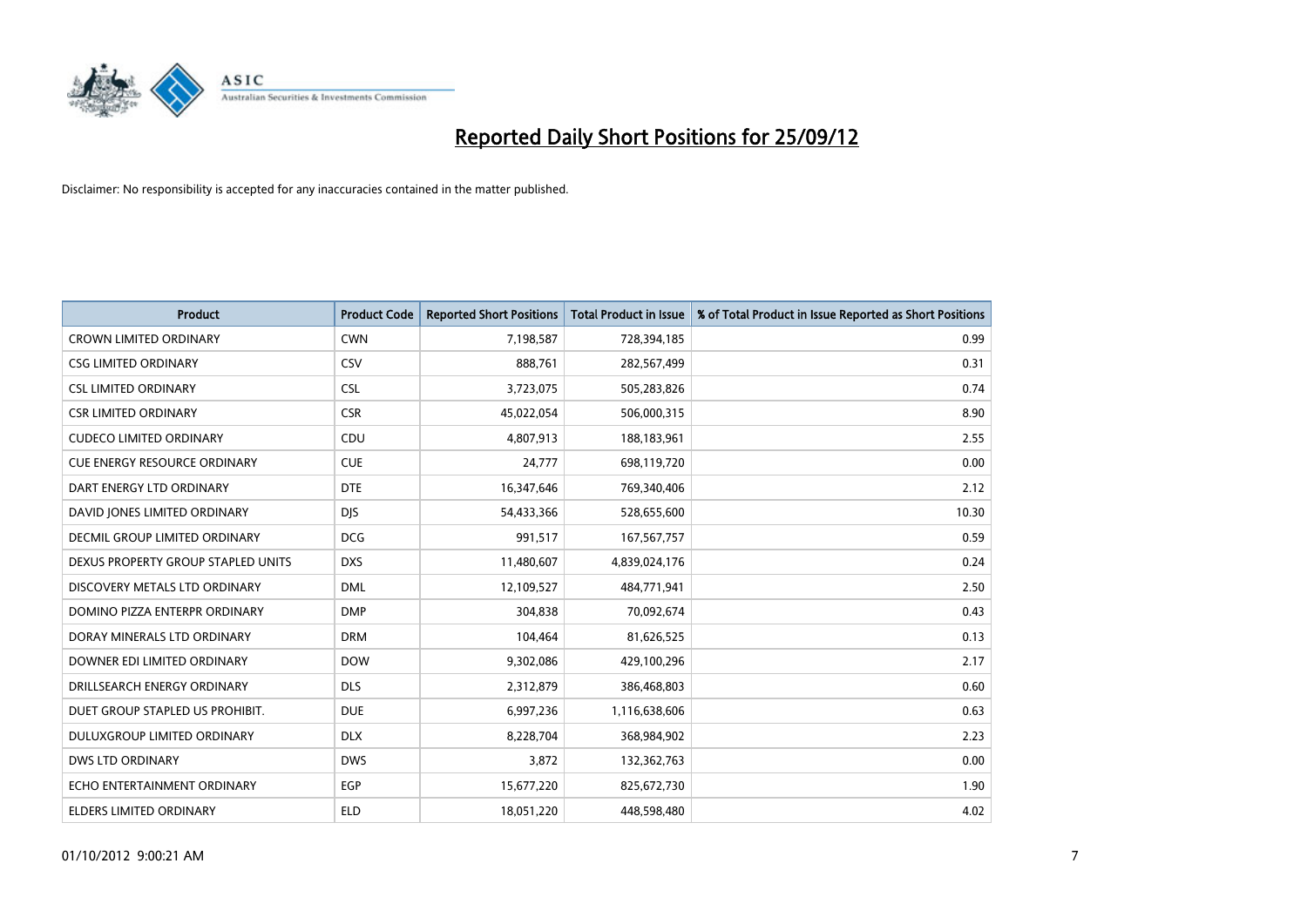

| <b>Product</b>                               | <b>Product Code</b> | <b>Reported Short Positions</b> | <b>Total Product in Issue</b> | % of Total Product in Issue Reported as Short Positions |
|----------------------------------------------|---------------------|---------------------------------|-------------------------------|---------------------------------------------------------|
| ELEMENTAL MINERALS ORDINARY                  | <b>ELM</b>          | 74,512                          | 243,614,280                   | 0.03                                                    |
| ELEMENTOS LIMITED ORDINARY                   | <b>ELT</b>          | 16                              | 82,383,526                    | 0.00                                                    |
| <b>EMECO HOLDINGS ORDINARY</b>               | <b>EHL</b>          | 3,438,067                       | 631,237,586                   | 0.54                                                    |
| <b>ENDEAVOUR MIN CORP CDI 1:1</b>            | <b>EVR</b>          | 586,702                         | 119,771,509                   | 0.49                                                    |
| <b>ENERGY RESOURCES ORDINARY 'A'</b>         | <b>ERA</b>          | 6,762,476                       | 517,725,062                   | 1.31                                                    |
| <b>ENERGY WORLD CORPOR, ORDINARY</b>         | <b>EWC</b>          | 19,039,025                      | 1,734,166,672                 | 1.10                                                    |
| ENVESTRA LIMITED ORDINARY                    | <b>ENV</b>          | 16,971,838                      | 1,572,392,111                 | 1.08                                                    |
| EQUATORIAL RES LTD ORDINARY                  | <b>EQX</b>          | 45,575                          | 117,235,353                   | 0.04                                                    |
| EVOLUTION MINING LTD ORDINARY                | <b>EVN</b>          | 1,450,032                       | 707,605,713                   | 0.20                                                    |
| FAIRFAX MEDIA LTD ORDINARY                   | <b>FXI</b>          | 271,331,268                     | 2,351,955,725                 | 11.54                                                   |
| FAR LTD ORDINARY                             | <b>FAR</b>          | 21,000,000                      | 2,499,846,742                 | 0.84                                                    |
| FISHER & PAYKEL APP. ORDINARY                | <b>FPA</b>          | 250,000                         | 724,235,162                   | 0.03                                                    |
| FISHER & PAYKEL H. ORDINARY                  | <b>FPH</b>          | 34,877                          | 538,087,084                   | 0.01                                                    |
| <b>FKP PROPERTY GROUP STAPLED SECURITIES</b> | <b>FKP</b>          | 74,323,335                      | 1,969,802,508                 | 3.77                                                    |
| FLEETWOOD CORP ORDINARY                      | <b>FWD</b>          | 1,319,121                       | 59,304,823                    | 2.22                                                    |
| FLETCHER BUILDING ORDINARY                   | <b>FBU</b>          | 10,406,653                      | 682,866,936                   | 1.52                                                    |
| FLEXIGROUP LIMITED ORDINARY                  | <b>FXL</b>          | 151,819                         | 286,723,056                   | 0.05                                                    |
| <b>FLIGHT CENTRE ORDINARY</b>                | <b>FLT</b>          | 13,428,216                      | 100,142,666                   | 13.41                                                   |
| FLINDERS MINES LTD ORDINARY                  | <b>FMS</b>          | 999,536                         | 1,821,300,404                 | 0.05                                                    |
| FORGE GROUP LIMITED ORDINARY                 | FGE                 | 548,106                         | 86,169,014                    | 0.64                                                    |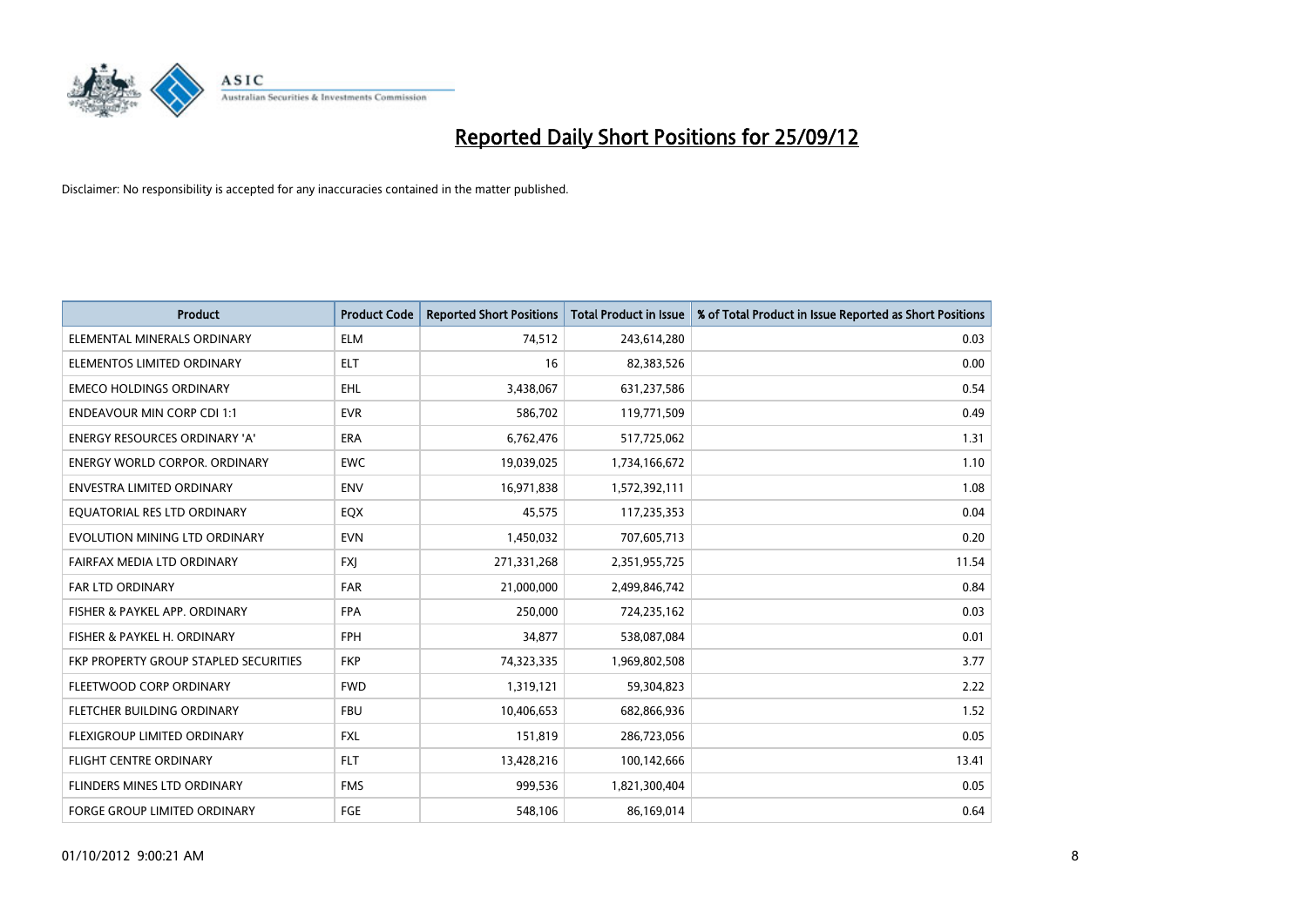

| <b>Product</b>                            | <b>Product Code</b> | <b>Reported Short Positions</b> | <b>Total Product in Issue</b> | % of Total Product in Issue Reported as Short Positions |
|-------------------------------------------|---------------------|---------------------------------|-------------------------------|---------------------------------------------------------|
| <b>FORTESCUE METALS GRP ORDINARY</b>      | <b>FMG</b>          | 218,774,184                     | 3,113,798,659                 | 7.03                                                    |
| G.U.D. HOLDINGS ORDINARY                  | GUD                 | 1,145,722                       | 71,341,319                    | 1.61                                                    |
| <b>G8 EDUCATION LIMITED ORDINARY</b>      | <b>GEM</b>          | 147,310                         | 205,303,926                   | 0.07                                                    |
| <b>GALAXY RESOURCES ORDINARY</b>          | <b>GXY</b>          | 5,468,955                       | 506,359,341                   | 1.08                                                    |
| <b>GENETIC TECHNOLOGIES ORDINARY</b>      | <b>GTG</b>          | 726,270                         | 464,771,819                   | 0.16                                                    |
| GEODYNAMICS LIMITED ORDINARY              | GDY                 | 850                             | 406,452,608                   | 0.00                                                    |
| <b>GINDALBIE METALS LTD ORDINARY</b>      | <b>GBG</b>          | 61,113,319                      | 1,247,487,454                 | 4.90                                                    |
| <b>GOODMAN FIELDER, ORDINARY</b>          | GFF                 | 30,499,104                      | 1,955,559,207                 | 1.56                                                    |
| <b>GOODMAN GROUP STAPLED US PROHIBIT.</b> | <b>GMG</b>          | 11,006,948                      | 1,607,517,309                 | 0.68                                                    |
| <b>GPT GROUP STAPLED SEC.</b>             | <b>GPT</b>          | 5,706,597                       | 1,766,785,075                 | 0.32                                                    |
| <b>GRAINCORP LIMITED A CLASS ORDINARY</b> | <b>GNC</b>          | 3,917,794                       | 210,467,800                   | 1.86                                                    |
| <b>GRANGE RESOURCES. ORDINARY</b>         | <b>GRR</b>          | 2,343,683                       | 1,155,487,102                 | 0.20                                                    |
| <b>GREENLAND MIN EN LTD ORDINARY</b>      | GGG                 | 3,556,349                       | 416,590,488                   | 0.85                                                    |
| <b>GRYPHON MINERALS LTD ORDINARY</b>      | GRY                 | 20,577,280                      | 348,264,983                   | 5.91                                                    |
| <b>GUILDFORD COAL LTD ORDINARY</b>        | <b>GUF</b>          | 2,188,321                       | 521,046,899                   | 0.42                                                    |
| <b>GUIARAT NRE COAL LTD ORDINARY</b>      | <b>GNM</b>          | 8,100                           | 1,123,137,858                 | 0.00                                                    |
| <b>GUNNS LIMITED ORDINARY</b>             | <b>GNS</b>          | 51,528,090                      | 848,401,559                   | 6.07                                                    |
| <b>GWA GROUP LTD ORDINARY</b>             | <b>GWA</b>          | 10,725,008                      | 302,005,514                   | 3.55                                                    |
| HARVEY NORMAN ORDINARY                    | <b>HVN</b>          | 93,260,480                      | 1,062,316,784                 | 8.78                                                    |
| <b>HASTIE GROUP LIMITED ORDINARY</b>      | <b>HST</b>          | 233.914                         | 137,353,504                   | 0.17                                                    |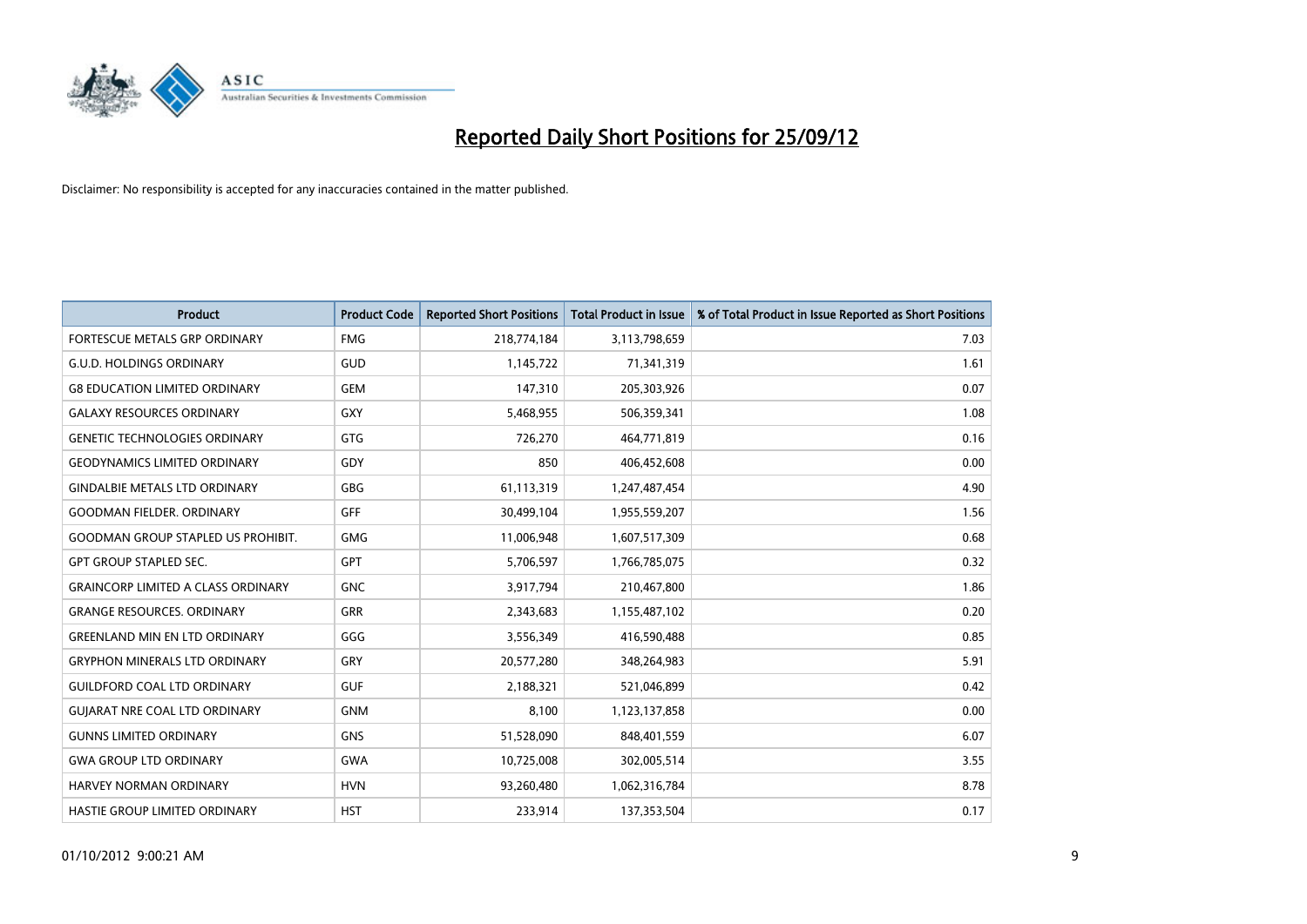

| <b>Product</b>                                | <b>Product Code</b> | <b>Reported Short Positions</b> | <b>Total Product in Issue</b> | % of Total Product in Issue Reported as Short Positions |
|-----------------------------------------------|---------------------|---------------------------------|-------------------------------|---------------------------------------------------------|
| HASTINGS DIVERSIFIED STAPLED SECURITY         | <b>HDF</b>          | 334,809                         | 530,001,072                   | 0.06                                                    |
| <b>HENDERSON GROUP CDI 1:1</b>                | <b>HGG</b>          | 6,766,370                       | 703,767,300                   | 0.96                                                    |
| HFA HOLDINGS LIMITED ORDINARY                 | <b>HFA</b>          | 3,809                           | 117,332,831                   | 0.00                                                    |
| HILLGROVE RES LTD ORDINARY                    | <b>HGO</b>          | 2,652,804                       | 1,022,760,221                 | 0.26                                                    |
| HILLS HOLDINGS LTD ORDINARY                   | <b>HIL</b>          | 2,723,465                       | 246,500,444                   | 1.10                                                    |
| HORIZON OIL LIMITED ORDINARY                  | <b>HZN</b>          | 23,567,879                      | 1,130,811,515                 | 2.08                                                    |
| <b>ICON ENERGY LIMITED ORDINARY</b>           | <b>ICN</b>          | 72                              | 469,301,394                   | 0.00                                                    |
| ILUKA RESOURCES ORDINARY                      | ILU                 | 47,152,972                      | 418,700,517                   | 11.26                                                   |
| <b>IMDEX LIMITED ORDINARY</b>                 | <b>IMD</b>          | 1,802,189                       | 208,235,426                   | 0.87                                                    |
| IMF (AUSTRALIA) LTD ORDINARY                  | <b>IMF</b>          | 64,071                          | 123,828,193                   | 0.05                                                    |
| <b>INCITEC PIVOT ORDINARY</b>                 | <b>IPL</b>          | 2,237,091                       | 1,628,730,107                 | 0.14                                                    |
| <b>INDEPENDENCE GROUP ORDINARY</b>            | <b>IGO</b>          | 11,544,798                      | 232,882,535                   | 4.96                                                    |
| INDOPHIL RESOURCES ORDINARY                   | <b>IRN</b>          | 1,156,501                       | 1,203,146,194                 | 0.10                                                    |
| <b>INDUSTREA LIMITED ORDINARY</b>             | <b>IDL</b>          | 8,432,525                       | 370,268,218                   | 2.28                                                    |
| <b>INFIGEN ENERGY STAPLED SECURITIES</b>      | <b>IFN</b>          | 3,245,373                       | 762,265,972                   | 0.43                                                    |
| INSURANCE AUSTRALIA ORDINARY                  | IAG                 | 7,817,421                       | 2,079,034,021                 | 0.38                                                    |
| INTEGRA MINING LTD. ORDINARY                  | <b>IGR</b>          | 1,544,991                       | 934,440,899                   | 0.17                                                    |
| <b>INTREPID MINES ORDINARY</b>                | <b>IAU</b>          | 6,659,786                       | 553,721,671                   | 1.20                                                    |
| <b>INVESTA OFFICE FUND STAPLED SECURITIES</b> | <b>IOF</b>          | 3,134,226                       | 614,047,458                   | 0.51                                                    |
| <b>INVOCARE LIMITED ORDINARY</b>              | <b>IVC</b>          | 3,317,712                       | 110,030,298                   | 3.02                                                    |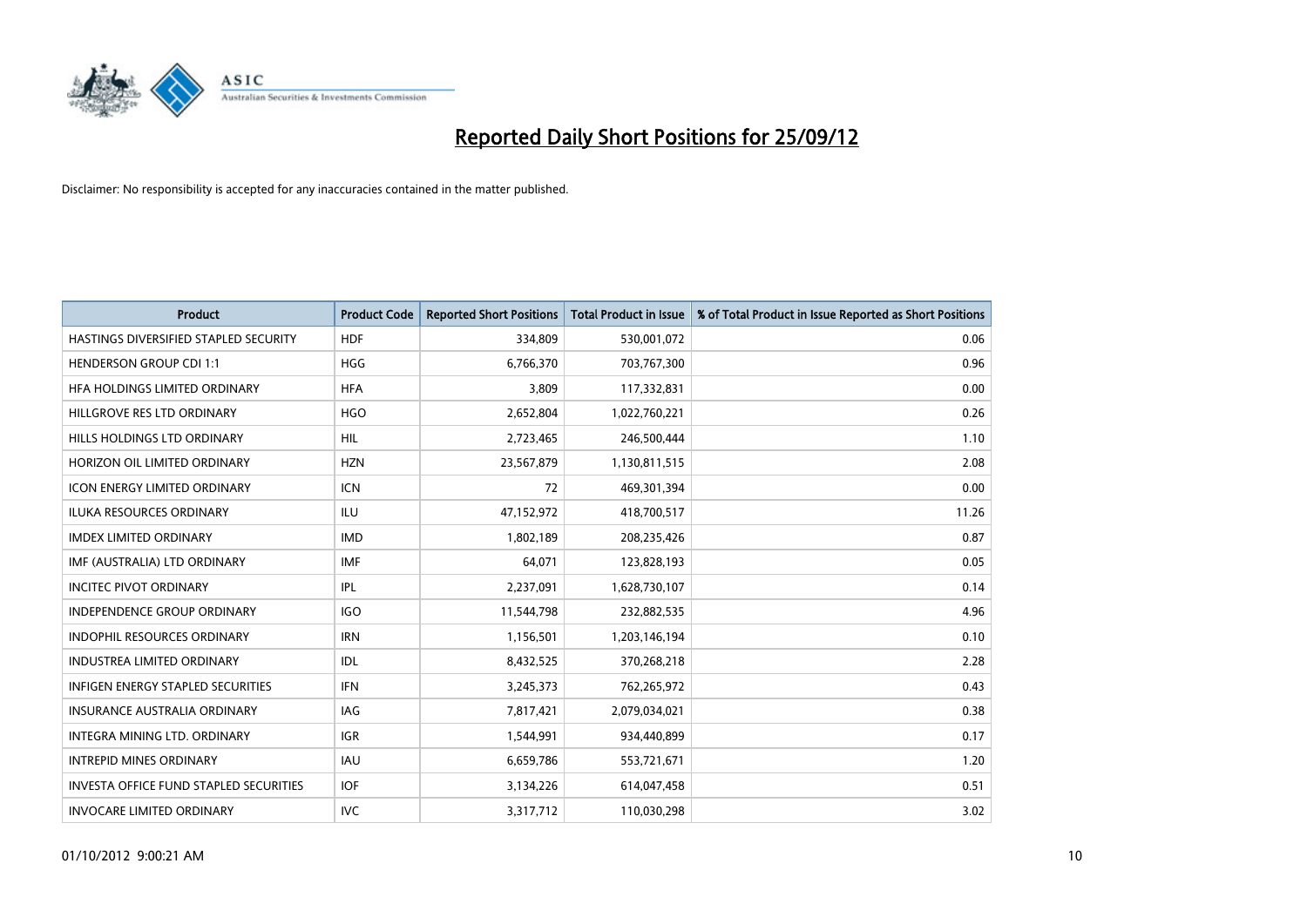

| <b>Product</b>                                  | <b>Product Code</b> | <b>Reported Short Positions</b> | <b>Total Product in Issue</b> | % of Total Product in Issue Reported as Short Positions |
|-------------------------------------------------|---------------------|---------------------------------|-------------------------------|---------------------------------------------------------|
| <b>ION LIMITED ORDINARY</b>                     | <b>ION</b>          | 164,453                         | 256,365,105                   | 0.06                                                    |
| <b>IOOF HOLDINGS LTD ORDINARY</b>               | IFL                 | 2,451,221                       | 229,794,395                   | 1.07                                                    |
| <b>IRESS LIMITED ORDINARY</b>                   | <b>IRE</b>          | 2,348,969                       | 128,620,231                   | 1.83                                                    |
| <b>IRON ORE HOLDINGS ORDINARY</b>               | <b>IOH</b>          | 39,352                          | 161,174,005                   | 0.02                                                    |
| ISHARES MSCI AUS 200 ISHARES MSCI AUS 200       | <b>IOZ</b>          | 11,413                          | 5,705,098                     | 0.20                                                    |
| <b>IVANHOE AUSTRALIA ORDINARY</b>               | <b>IVA</b>          | 2,439,544                       | 555,476,873                   | 0.44                                                    |
| <b>JAMES HARDIE INDUST CHESS DEPOSITARY INT</b> | <b>IHX</b>          | 8,898,047                       | 439,542,775                   | 2.02                                                    |
| <b>JB HI-FI LIMITED ORDINARY</b>                | <b>IBH</b>          | 21,452,051                      | 98,850,643                    | 21.70                                                   |
| <b>JUPITER MINES ORDINARY</b>                   | <b>IMS</b>          | 84                              | 2,281,835,383                 | 0.00                                                    |
| <b>KAGARA LTD ORDINARY</b>                      | <b>KZL</b>          | 2,999,427                       | 798,953,117                   | 0.38                                                    |
| KANGAROO RES LTD ORDINARY                       | <b>KRL</b>          | 51,655                          | 3,434,430,012                 | 0.00                                                    |
| KAROON GAS AUSTRALIA ORDINARY                   | <b>KAR</b>          | 1,602,321                       | 221,420,769                   | 0.72                                                    |
| KATHMANDU HOLD LTD ORDINARY                     | <b>KMD</b>          | 1,012,719                       | 200,165,940                   | 0.51                                                    |
| <b>KBL MINING LIMITED ORDINARY</b>              | <b>KBL</b>          | 1,820                           | 285,971,456                   | 0.00                                                    |
| <b>KENTOR GOLD LIMITED ORDINARY</b>             | KGL                 | 275                             | 140,040,563                   | 0.00                                                    |
| KINGSGATE CONSOLID. ORDINARY                    | <b>KCN</b>          | 8,266,876                       | 151,347,122                   | 5.46                                                    |
| KINGSROSE MINING LTD ORDINARY                   | <b>KRM</b>          | 64,923                          | 289,318,617                   | 0.02                                                    |
| LEIGHTON HOLDINGS ORDINARY                      | LEI                 | 14,182,079                      | 337,087,596                   | 4.21                                                    |
| LEND LEASE GROUP UNIT/ORD STAPLED               | LLC                 | 5,403,538                       | 572,789,827                   | 0.94                                                    |
| LINC ENERGY LTD ORDINARY                        | <b>LNC</b>          | 34,052,052                      | 504,487,631                   | 6.75                                                    |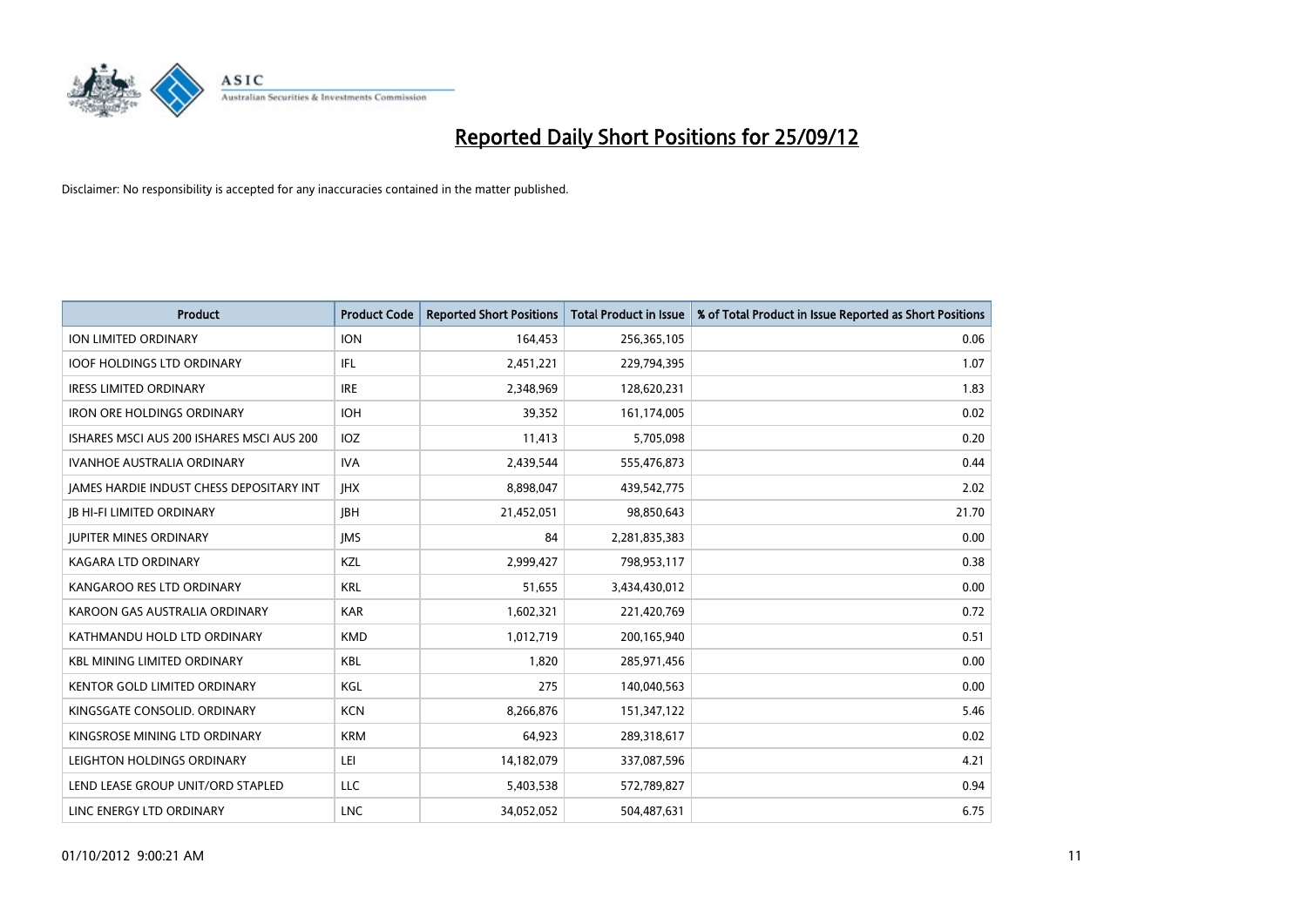

| <b>Product</b>                        | <b>Product Code</b> | <b>Reported Short Positions</b> | <b>Total Product in Issue</b> | % of Total Product in Issue Reported as Short Positions |
|---------------------------------------|---------------------|---------------------------------|-------------------------------|---------------------------------------------------------|
| LIQUEFIED NATURAL ORDINARY            | <b>LNG</b>          | 272,800                         | 267,699,015                   | 0.10                                                    |
| LYNAS CORPORATION ORDINARY            | <b>LYC</b>          | 233,321,967                     | 1,716,129,131                 | 13.60                                                   |
| M2 TELECOMMUNICATION ORDINARY         | <b>MTU</b>          | 3,628,024                       | 156,806,954                   | 2.31                                                    |
| MACA LIMITED ORDINARY                 | <b>MLD</b>          | 83,678                          | 150,000,000                   | 0.06                                                    |
| <b>MACMAHON HOLDINGS ORDINARY</b>     | <b>MAH</b>          | 5,550,165                       | 741,316,038                   | 0.75                                                    |
| MACQ ATLAS ROADS GRP ORDINARY STAPLED | <b>MOA</b>          | 4,396,827                       | 478,531,436                   | 0.92                                                    |
| MACQUARIE GROUP LTD ORDINARY          | <b>MOG</b>          | 7,792,142                       | 340,053,849                   | 2.29                                                    |
| MAGELLAN FIN GRP LTD ORDINARY         | <b>MFG</b>          | 7,851                           | 152,558,341                   | 0.01                                                    |
| MAGELLAN FLAGSHIP ORDINARY            | <b>MFF</b>          | 220                             | 344,844,354                   | 0.00                                                    |
| MARENGO MINING ORDINARY               | <b>MGO</b>          | 39,850                          | 1,137,720,551                 | 0.00                                                    |
| MARMOTA ENERGY LTD ORDINARY           | <b>MEU</b>          | 750,000                         | 158,367,450                   | 0.47                                                    |
| <b>MATRIX C &amp; E LTD ORDINARY</b>  | <b>MCE</b>          | 1,034,259                       | 94,555,428                    | 1.09                                                    |
| MAVERICK DRILLING ORDINARY            | <b>MAD</b>          | 3,985,588                       | 452,726,751                   | 0.88                                                    |
| MCMILLAN SHAKESPEARE ORDINARY         | <b>MMS</b>          | 6,114                           | 74,523,965                    | 0.01                                                    |
| MEDUSA MINING LTD ORDINARY            | <b>MML</b>          | 1,492,848                       | 188,903,911                   | 0.79                                                    |
| MELBOURNE IT LIMITED ORDINARY         | <b>MLB</b>          | 14,308                          | 81,965,992                    | 0.02                                                    |
| MEO AUSTRALIA LTD ORDINARY            | <b>MEO</b>          | 5,162,707                       | 539,913,260                   | 0.96                                                    |
| <b>MERMAID MARINE ORDINARY</b>        | <b>MRM</b>          | 1,690,100                       | 221,618,033                   | 0.76                                                    |
| MESOBLAST LIMITED ORDINARY            | <b>MSB</b>          | 18,232,430                      | 284,478,361                   | 6.41                                                    |
| METALS X LIMITED ORDINARY             | <b>MLX</b>          | 1,761,091                       | 1,316,663,257                 | 0.13                                                    |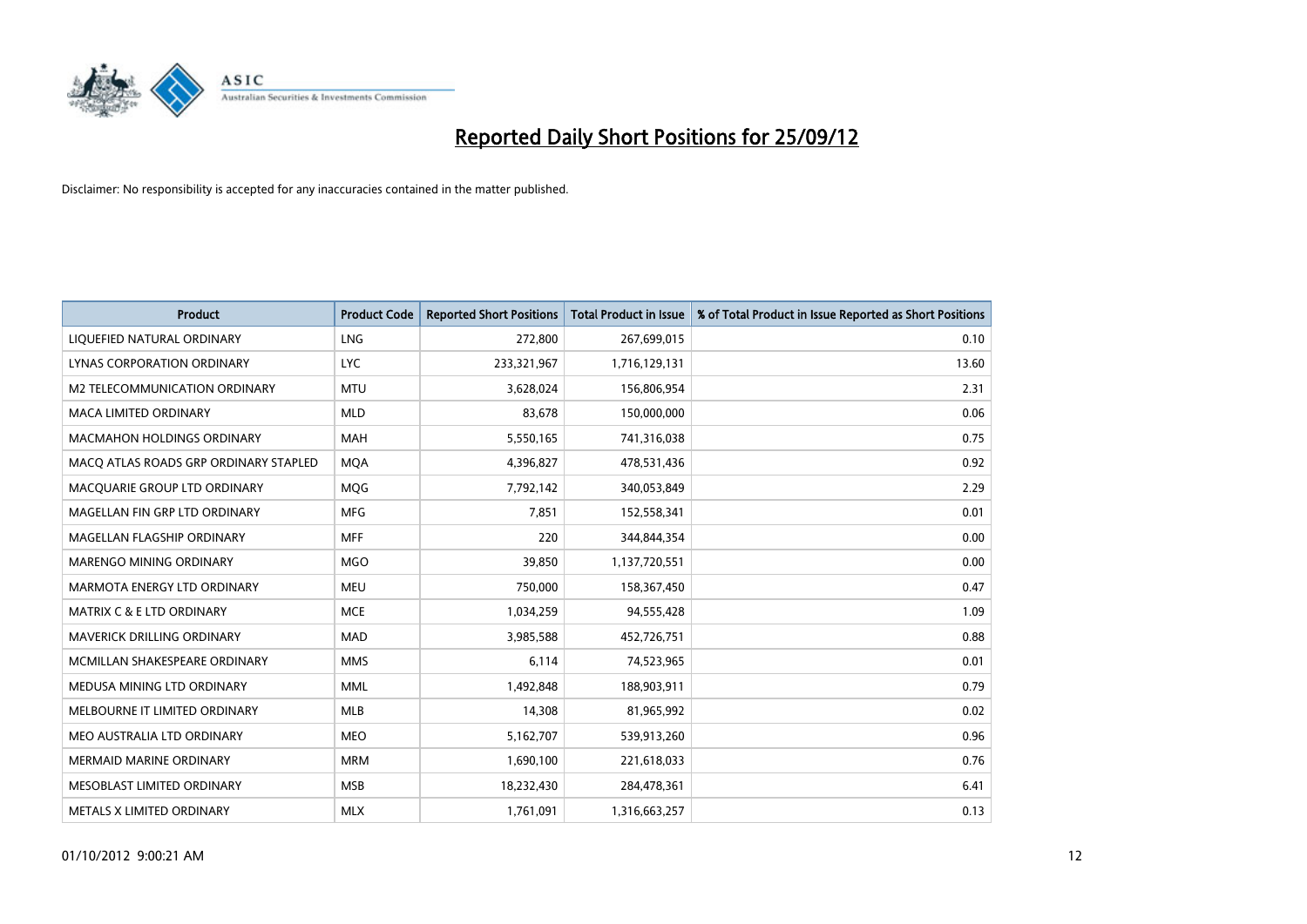

| <b>Product</b>                       | <b>Product Code</b> | <b>Reported Short Positions</b> | <b>Total Product in Issue</b> | % of Total Product in Issue Reported as Short Positions |
|--------------------------------------|---------------------|---------------------------------|-------------------------------|---------------------------------------------------------|
| METCASH LIMITED ORDINARY             | <b>MTS</b>          | 50,611,656                      | 880,704,786                   | 5.75                                                    |
| <b>METMINCO LIMITED ORDINARY</b>     | <b>MNC</b>          | 264,456                         | 1,749,541,573                 | 0.02                                                    |
| MICLYN EXP OFFSHR ORDINARY           | <b>MIO</b>          | 115,137                         | 278,515,705                   | 0.04                                                    |
| MILTON CORPORATION ORDINARY          | <b>MLT</b>          | 12,800                          | 121,625,655                   | 0.01                                                    |
| MINCOR RESOURCES NL ORDINARY         | <b>MCR</b>          | 1,644,741                       | 188,208,274                   | 0.87                                                    |
| MINERAL DEPOSITS ORDINARY            | <b>MDL</b>          | 452,535                         | 83,538,786                    | 0.54                                                    |
| MINERAL RESOURCES. ORDINARY          | <b>MIN</b>          | 6,534,372                       | 185,006,018                   | 3.53                                                    |
| MIRABELA NICKEL LTD ORDINARY         | <b>MBN</b>          | 14,159,737                      | 876,571,645                   | 1.62                                                    |
| MIRVAC GROUP STAPLED SECURITIES      | <b>MGR</b>          | 23,558,218                      | 3,425,587,451                 | 0.69                                                    |
| <b>MOLOPO ENERGY LTD ORDINARY</b>    | <b>MPO</b>          | 658,506                         | 245,849,711                   | 0.27                                                    |
| <b>MONADELPHOUS GROUP ORDINARY</b>   | <b>MND</b>          | 5,013,715                       | 90,625,742                    | 5.53                                                    |
| MORTGAGE CHOICE LTD ORDINARY         | <b>MOC</b>          | 2,270,632                       | 122,819,572                   | 1.85                                                    |
| <b>MOUNT GIBSON IRON ORDINARY</b>    | <b>MGX</b>          | 3,091,734                       | 1,085,728,430                 | 0.28                                                    |
| <b>MURCHISON METALS LTD ORDINARY</b> | <b>MMX</b>          | 1,525,217                       | 450,427,346                   | 0.34                                                    |
| <b>MYER HOLDINGS LTD ORDINARY</b>    | <b>MYR</b>          | 64,328,200                      | 583,384,551                   | 11.03                                                   |
| <b>MYSTATE LIMITED ORDINARY</b>      | <b>MYS</b>          | 20,991                          | 87,012,663                    | 0.02                                                    |
| NATIONAL AUST, BANK ORDINARY         | <b>NAB</b>          | 8,031,340                       | 2,297,237,138                 | 0.35                                                    |
| NAVITAS LIMITED ORDINARY             | <b>NVT</b>          | 10,023,018                      | 375,318,628                   | 2.67                                                    |
| NEON ENERGY LIMITED ORDINARY         | <b>NEN</b>          | 1,648,959                       | 509,439,518                   | 0.32                                                    |
| NEW HOPE CORPORATION ORDINARY        | NHC                 | 2,924,539                       | 830,411,534                   | 0.35                                                    |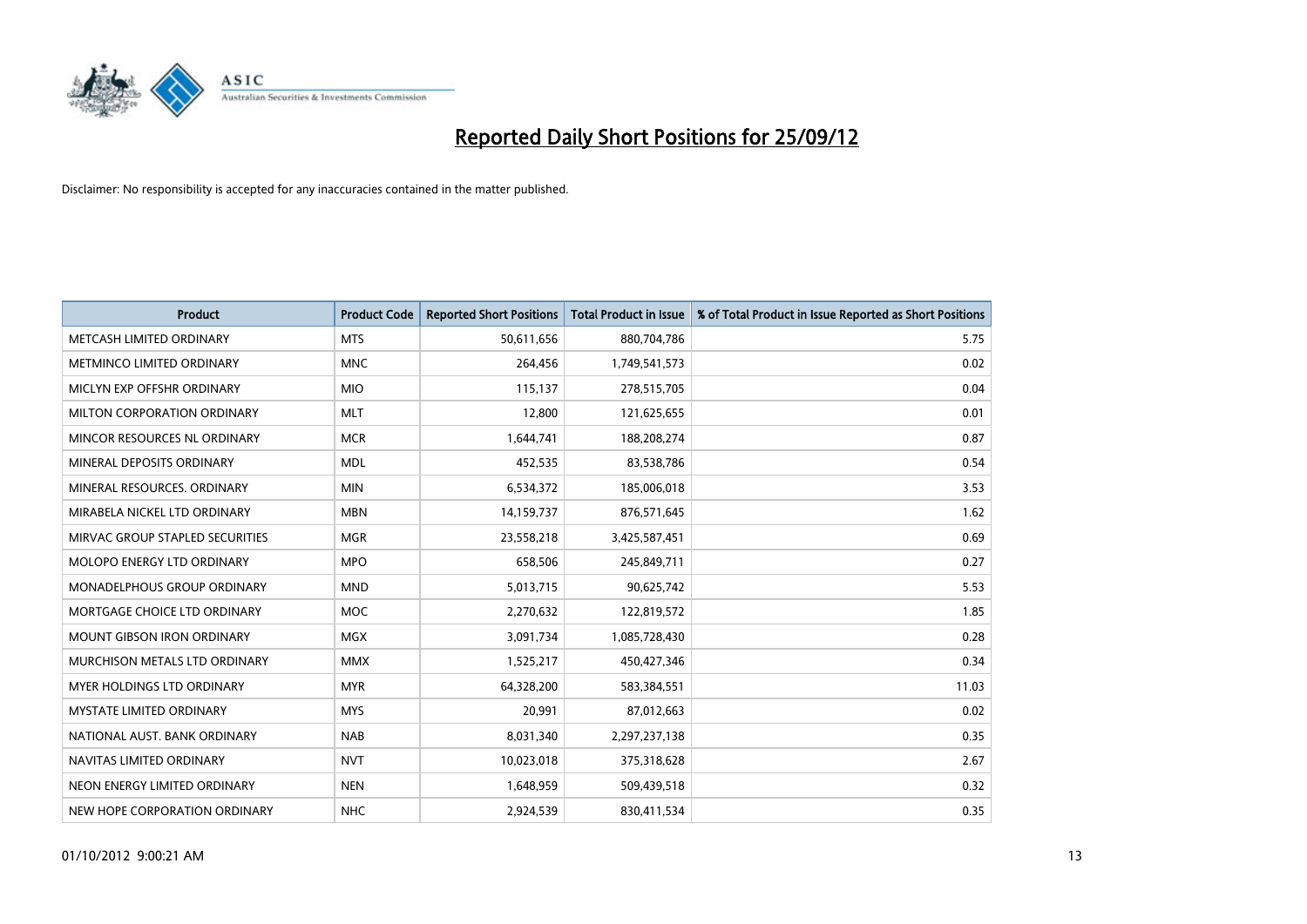

| <b>Product</b>                        | <b>Product Code</b> | <b>Reported Short Positions</b> | <b>Total Product in Issue</b> | % of Total Product in Issue Reported as Short Positions |
|---------------------------------------|---------------------|---------------------------------|-------------------------------|---------------------------------------------------------|
| NEW STANDARD ENERGY ORDINARY          | <b>NSE</b>          | 704,864                         | 305,331,847                   | 0.23                                                    |
| NEWCREST MINING ORDINARY              | <b>NCM</b>          | 1,857,937                       | 765,000,000                   | 0.24                                                    |
| NEWS CORP A NON-VOTING CDI            | <b>NWSLV</b>        | 3,382,035                       | 1,560,309,656                 | 0.22                                                    |
| NEWS CORP B VOTING CDI                | <b>NWS</b>          | 1,827,841                       | 798,520,953                   | 0.23                                                    |
| NEWSAT LIMITED ORDINARY               | <b>NWT</b>          | 66,173                          | 233,052,157                   | 0.03                                                    |
| NEXTDC LIMITED ORDINARY               | <b>NXT</b>          | 2,556,916                       | 150,602,388                   | 1.70                                                    |
| NEXUS ENERGY LIMITED ORDINARY         | <b>NXS</b>          | 2,531,001                       | 1,329,821,159                 | 0.19                                                    |
| NIB HOLDINGS LIMITED ORDINARY         | <b>NHF</b>          | 144,142                         | 439,004,182                   | 0.03                                                    |
| NIDO PETROLEUM ORDINARY               | <b>NDO</b>          | 105,313                         | 1,390,829,818                 | 0.01                                                    |
| NOBLE MINERAL RES ORDINARY            | <b>NMG</b>          | 4,536,497                       | 645,522,952                   | 0.70                                                    |
| NORFOLK GROUP ORDINARY                | <b>NFK</b>          | 350                             | 158,890,730                   | 0.00                                                    |
| NORTHERN IRON LTD ORDINARY            | <b>NFE</b>          | 322,204                         | 369,980,113                   | 0.09                                                    |
| NORTHERN STAR ORDINARY                | <b>NST</b>          | 1,238,156                       | 423,968,168                   | 0.29                                                    |
| NRW HOLDINGS LIMITED ORDINARY         | <b>NWH</b>          | 4,644,383                       | 278,888,011                   | 1.67                                                    |
| NUFARM LIMITED ORDINARY               | <b>NUF</b>          | 6,796,326                       | 262,142,247                   | 2.59                                                    |
| NUPLEX INDUSTRIES ORDINARY            | <b>NPX</b>          | 31,246                          | 196,748,316                   | 0.02                                                    |
| OAKTON LIMITED ORDINARY               | <b>OKN</b>          | 117,931                         | 91,721,874                    | 0.13                                                    |
| OCEANAGOLD CORP. CHESS DEPOSITARY INT | <b>OGC</b>          | 1,206,145                       | 263, 167, 267                 | 0.46                                                    |
| OCEANIA CAPITAL LTD ORDINARY          | <b>OCP</b>          | 9,972                           | 25,677,757                    | 0.04                                                    |
| OIL SEARCH LTD ORDINARY               | OSH                 | 6,607,805                       | 1,331,356,047                 | 0.50                                                    |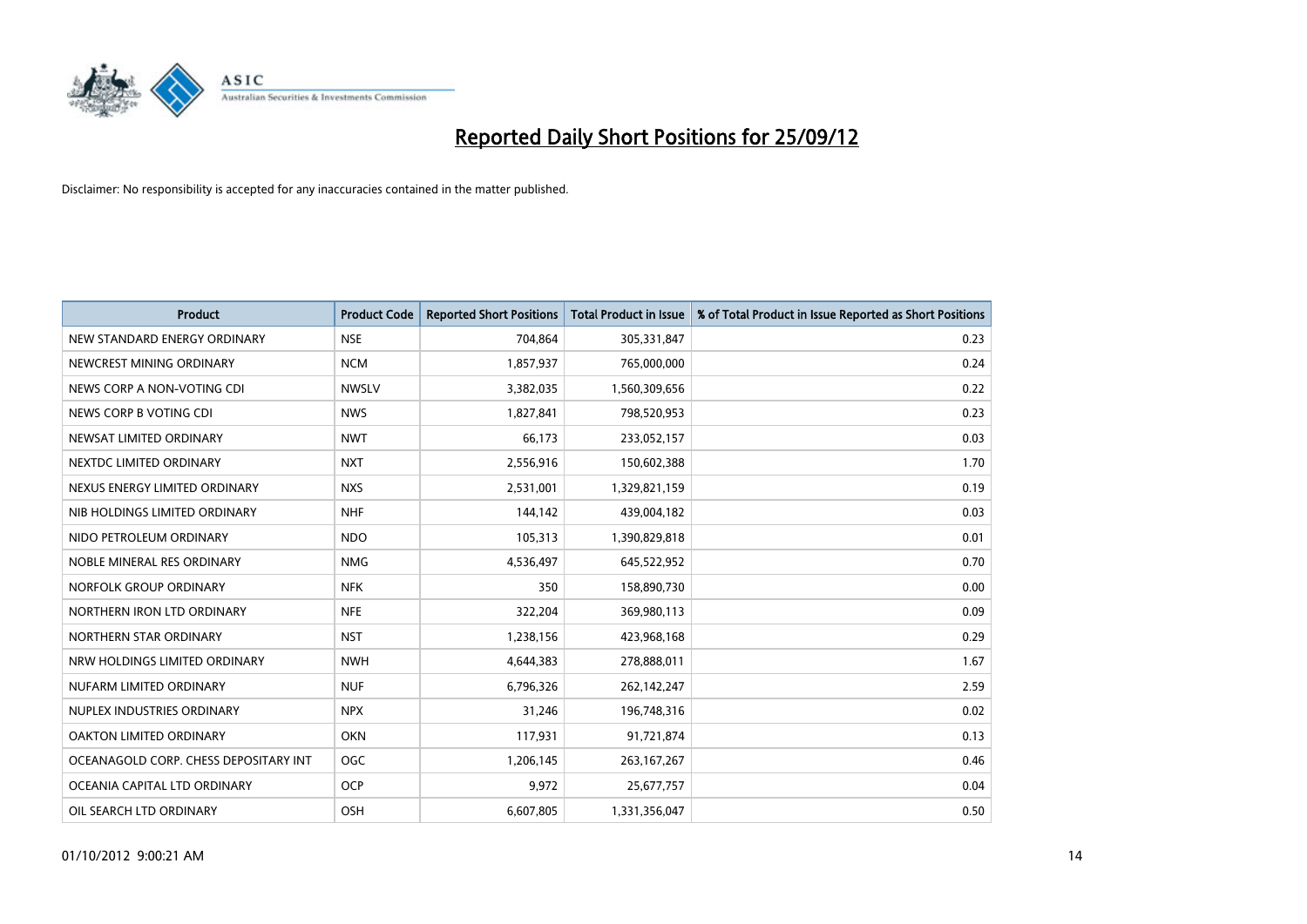

| <b>Product</b>               | <b>Product Code</b> | <b>Reported Short Positions</b> | <b>Total Product in Issue</b> | % of Total Product in Issue Reported as Short Positions |
|------------------------------|---------------------|---------------------------------|-------------------------------|---------------------------------------------------------|
| OM HOLDINGS LIMITED ORDINARY | <b>OMH</b>          | 4,240,965                       | 604,105,150                   | 0.70                                                    |
| ORICA LIMITED ORDINARY       | ORI                 | 1,884,346                       | 365,642,802                   | 0.52                                                    |
| ORIGIN ENERGY ORDINARY       | ORG                 | 6,920,392                       | 1,090,107,548                 | 0.63                                                    |
| OROCOBRE LIMITED ORDINARY    | <b>ORE</b>          | 203,726                         | 103,195,029                   | 0.20                                                    |
| OROTONGROUP LIMITED ORDINARY | ORL                 | 183,955                         | 40,880,902                    | 0.45                                                    |
| OZ MINERALS ORDINARY         | OZL                 | 4,643,564                       | 303,470,022                   | 1.53                                                    |
| PACIFIC BRANDS ORDINARY      | <b>PBG</b>          | 7,686,604                       | 912,915,695                   | 0.84                                                    |
| PALADIN ENERGY LTD ORDINARY  | <b>PDN</b>          | 67,937,019                      | 836,825,651                   | 8.12                                                    |
| PANAUST LIMITED ORDINARY     | <b>PNA</b>          | 4,360,527                       | 604,599,995                   | 0.72                                                    |
| PANCONTINENTAL OIL ORDINARY  | <b>PCL</b>          | 1,477,964                       | 1,148,744,096                 | 0.13                                                    |
| PANORAMIC RESOURCES ORDINARY | PAN                 | 2,359,696                       | 255,681,195                   | 0.92                                                    |
| PAPERLINX LIMITED ORDINARY   | <b>PPX</b>          | 67,945                          | 609,280,761                   | 0.01                                                    |
| PAPILLON RES LTD ORDINARY    | <b>PIR</b>          | 933,654                         | 247,484,045                   | 0.38                                                    |
| PEET LIMITED ORDINARY        | <b>PPC</b>          | 1,961,011                       | 321,013,141                   | 0.61                                                    |
| PERILYA LIMITED ORDINARY     | PEM                 | 18,960                          | 769,316,426                   | 0.00                                                    |
| PERPETUAL LIMITED ORDINARY   | PPT                 | 2,217,467                       | 41,980,678                    | 5.28                                                    |
| PERSEUS MINING LTD ORDINARY  | PRU                 | 9,620,478                       | 457,962,088                   | 2.10                                                    |
| PHARMAXIS LTD ORDINARY       | <b>PXS</b>          | 5,682,786                       | 307,888,389                   | 1.85                                                    |
| PLATINUM ASSET ORDINARY      | <b>PTM</b>          | 10,569,408                      | 561,347,878                   | 1.88                                                    |
| PLATINUM AUSTRALIA ORDINARY  | <b>PLA</b>          | 836,127                         | 504,968,043                   | 0.17                                                    |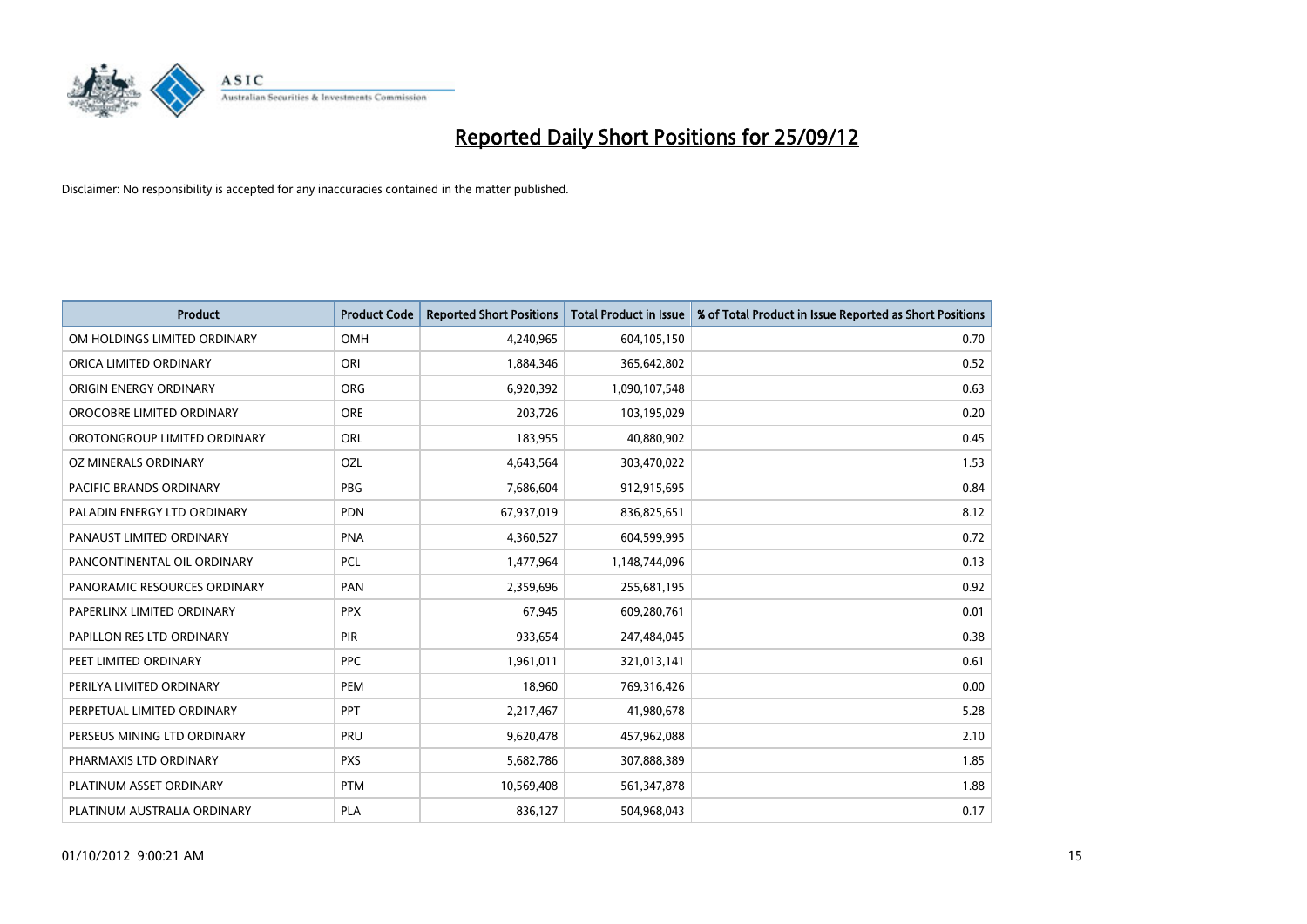

| <b>Product</b>                      | <b>Product Code</b> | <b>Reported Short Positions</b> | <b>Total Product in Issue</b> | % of Total Product in Issue Reported as Short Positions |
|-------------------------------------|---------------------|---------------------------------|-------------------------------|---------------------------------------------------------|
| PMI GOLD CORP CDI 1:1               | <b>PVM</b>          | 120,526                         | 73,075,149                    | 0.16                                                    |
| PMP LIMITED ORDINARY                | <b>PMP</b>          | 71,219                          | 323,781,124                   | 0.02                                                    |
| PREMIER INVESTMENTS ORDINARY        | <b>PMV</b>          | 533,362                         | 155,260,478                   | 0.34                                                    |
| PRIMA BIOMED LTD ORDINARY           | <b>PRR</b>          | 4,890,230                       | 1,066,063,388                 | 0.46                                                    |
| PRIMARY HEALTH CARE ORDINARY        | <b>PRY</b>          | 21,788,804                      | 501,717,314                   | 4.34                                                    |
| PRIMEAG AUSTRALIA ORDINARY          | PAG                 | 81,469                          | 266,394,444                   | 0.03                                                    |
| PROGRAMMED ORDINARY                 | <b>PRG</b>          | 488,885                         | 118,175,280                   | 0.41                                                    |
| <b>QANTAS AIRWAYS ORDINARY</b>      | QAN                 | 22,701,582                      | 2,265,123,620                 | 1.00                                                    |
| OBE INSURANCE GROUP ORDINARY        | <b>OBE</b>          | 55,392,536                      | 1,181,684,901                 | 4.69                                                    |
| OR NATIONAL LIMITED ORDINARY        | <b>ORN</b>          | 18,292,178                      | 2,440,000,000                 | 0.75                                                    |
| ORXPHARMA LTD ORDINARY              | <b>QRX</b>          | 96,662                          | 144,577,206                   | 0.07                                                    |
| <b>QUBE LOGISTICS HLDG ORDINARY</b> | QUB                 | 6,858,839                       | 921,407,185                   | 0.74                                                    |
| RAMELIUS RESOURCES ORDINARY         | <b>RMS</b>          | 996,800                         | 336,256,949                   | 0.30                                                    |
| RAMSAY HEALTH CARE ORDINARY         | <b>RHC</b>          | 2,306,120                       | 202,081,252                   | 1.14                                                    |
| <b>RCR TOMLINSON ORDINARY</b>       | <b>RCR</b>          | 194,217                         | 132,406,265                   | 0.15                                                    |
| <b>REA GROUP ORDINARY</b>           | <b>REA</b>          | 189,393                         | 131,714,699                   | 0.14                                                    |
| RECKON LIMITED ORDINARY             | <b>RKN</b>          | 570,058                         | 129,488,015                   | 0.44                                                    |
| RED 5 LIMITED ORDINARY              | <b>RED</b>          | 205,045                         | 135,488,008                   | 0.15                                                    |
| RED EMPEROR RESOURCE ORDINARY       | <b>RMP</b>          | 4,500                           | 266,234,221                   | 0.00                                                    |
| RED FORK ENERGY ORDINARY            | <b>RFE</b>          | 1,595,218                       | 384,951,719                   | 0.41                                                    |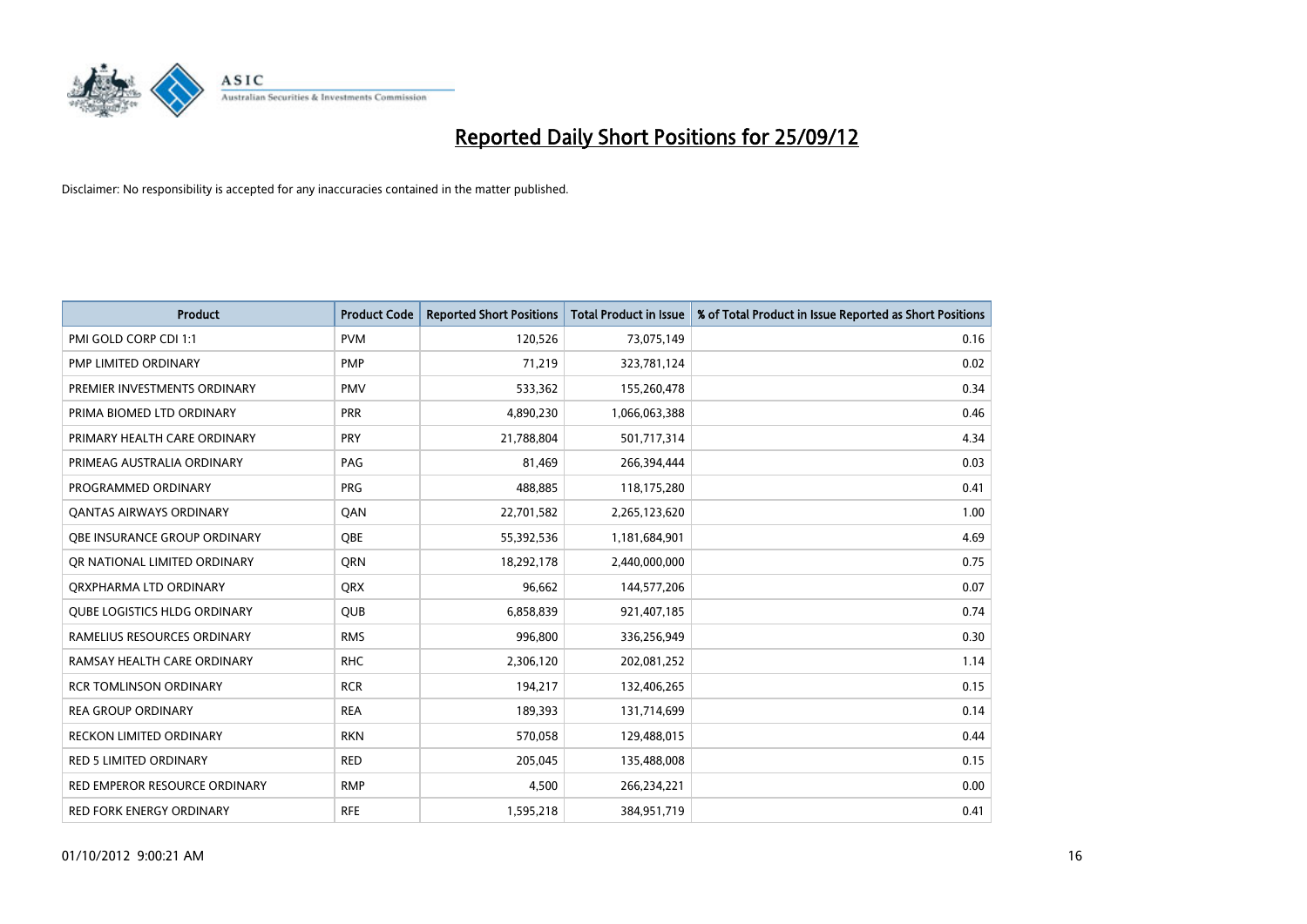

| <b>Product</b>                   | <b>Product Code</b> | <b>Reported Short Positions</b> | <b>Total Product in Issue</b> | % of Total Product in Issue Reported as Short Positions |
|----------------------------------|---------------------|---------------------------------|-------------------------------|---------------------------------------------------------|
| REDBANK ENERGY LTD ORDINARY      | AEI                 | 13                              | 786,287                       | 0.00                                                    |
| REECE AUSTRALIA LTD. ORDINARY    | <b>REH</b>          | 5,001                           | 99,600,000                    | 0.01                                                    |
| REGIS RESOURCES ORDINARY         | <b>RRL</b>          | 263,700                         | 454,015,720                   | 0.06                                                    |
| RESMED INC CDI 10:1              | <b>RMD</b>          | 1,705,475                       | 1,556,242,300                 | 0.11                                                    |
| <b>RESOLUTE MINING ORDINARY</b>  | <b>RSG</b>          | 2,293,937                       | 628,704,290                   | 0.36                                                    |
| RESOURCE GENERATION ORDINARY     | <b>RES</b>          | 173                             | 262,895,652                   | 0.00                                                    |
| REVERSE CORP LIMITED ORDINARY    | <b>REF</b>          | 100                             | 92,382,175                    | 0.00                                                    |
| REX MINERALS LIMITED ORDINARY    | <b>RXM</b>          | 489,164                         | 188,907,284                   | 0.26                                                    |
| <b>RHG LIMITED ORDINARY</b>      | <b>RHG</b>          | 751,776                         | 308,483,177                   | 0.24                                                    |
| <b>RIALTO ENERGY ORDINARY</b>    | <b>RIA</b>          | 41                              | 672,259,992                   | 0.00                                                    |
| RIDLEY CORPORATION ORDINARY      | <b>RIC</b>          | 2,290                           | 307,817,071                   | 0.00                                                    |
| RIO TINTO LIMITED ORDINARY       | <b>RIO</b>          | 16,272,184                      | 435,758,720                   | 3.73                                                    |
| ROC OIL COMPANY ORDINARY         | <b>ROC</b>          | 1,503,579                       | 683,235,552                   | 0.22                                                    |
| ROCKLANDS RICH. LTD ORDINARY     | RCI                 | 7,010,000                       | 388,203,917                   | 1.81                                                    |
| <b>RURALCO HOLDINGS ORDINARY</b> | <b>RHL</b>          | 12,000                          | 55,019,284                    | 0.02                                                    |
| SABRE RESOURCES ORDINARY         | <b>SBR</b>          | 185,000                         | 180,472,228                   | 0.10                                                    |
| SAI GLOBAL LIMITED ORDINARY      | SAI                 | 4,748,008                       | 204,954,286                   | 2.32                                                    |
| SALMAT LIMITED ORDINARY          | <b>SLM</b>          | 2,267,880                       | 159,802,174                   | 1.42                                                    |
| SAMSON OIL & GAS LTD ORDINARY    | SSN                 | 2,542,393                       | 1,796,084,809                 | 0.14                                                    |
| SANDFIRE RESOURCES ORDINARY      | <b>SFR</b>          | 4,124,797                       | 151,557,635                   | 2.72                                                    |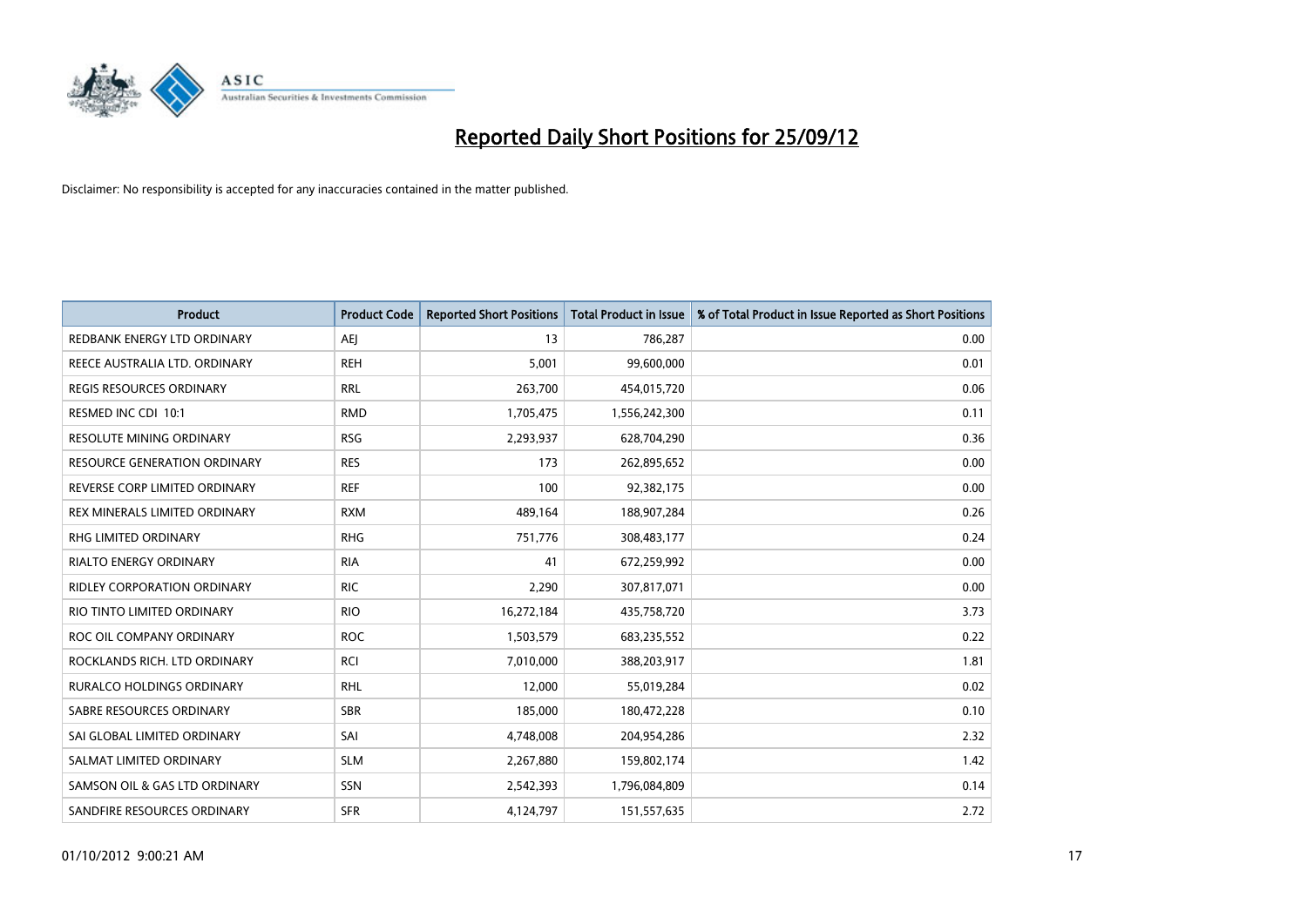

| <b>Product</b>                           | <b>Product Code</b> | <b>Reported Short Positions</b> | <b>Total Product in Issue</b> | % of Total Product in Issue Reported as Short Positions |
|------------------------------------------|---------------------|---------------------------------|-------------------------------|---------------------------------------------------------|
| <b>SANTOS LTD ORDINARY</b>               | <b>STO</b>          | 5,124,922                       | 953,192,019                   | 0.54                                                    |
| SARACEN MINERAL ORDINARY                 | <b>SAR</b>          | 4,619,356                       | 594,815,640                   | 0.78                                                    |
| SEDGMAN LIMITED ORDINARY                 | <b>SDM</b>          | 74,455                          | 215,512,930                   | 0.03                                                    |
| <b>SEEK LIMITED ORDINARY</b>             | <b>SEK</b>          | 9,210,405                       | 337,101,307                   | 2.73                                                    |
| SENEX ENERGY LIMITED ORDINARY            | SXY                 | 4,126,356                       | 1,139,734,837                 | 0.36                                                    |
| SERVCORP LIMITED ORDINARY                | SRV                 | 4,483                           | 98,440,807                    | 0.00                                                    |
| SERVICE STREAM ORDINARY                  | <b>SSM</b>          | 400                             | 283,418,867                   | 0.00                                                    |
| SEVEN GROUP HOLDINGS ORDINARY            | <b>SVW</b>          | 1,813,015                       | 307,410,281                   | 0.59                                                    |
| SEVEN WEST MEDIA LTD ORDINARY            | <b>SWM</b>          | 17,272,748                      | 999,160,872                   | 1.73                                                    |
| SIGMA PHARMACEUTICAL ORDINARY            | <b>SIP</b>          | 5,424,277                       | 1,186,303,520                 | 0.46                                                    |
| SILEX SYSTEMS ORDINARY                   | <b>SLX</b>          | 738,479                         | 170,143,997                   | 0.43                                                    |
| SILVER LAKE RESOURCE ORDINARY            | <b>SLR</b>          | 13,081,593                      | 225,493,476                   | 5.80                                                    |
| SIMS METAL MGMT LTD ORDINARY             | SGM                 | 7,828,936                       | 204,276,630                   | 3.83                                                    |
| SINGAPORE TELECOMM. CHESS DEPOSITARY INT | SGT                 | 10,874,617                      | 145, 123, 714                 | 7.49                                                    |
| SIRTEX MEDICAL ORDINARY                  | <b>SRX</b>          | 13,293                          | 55,768,136                    | 0.02                                                    |
| SKILLED GROUP LTD ORDINARY               | <b>SKE</b>          | 2,140,021                       | 233,487,276                   | 0.92                                                    |
| SKY NETWORK ORDINARY                     | <b>SKT</b>          | 4,000                           | 389,139,785                   | 0.00                                                    |
| <b>SLATER &amp; GORDON ORDINARY</b>      | <b>SGH</b>          | 331                             | 168,600,731                   | 0.00                                                    |
| SMS MANAGEMENT, ORDINARY                 | <b>SMX</b>          | 841,102                         | 68,900,456                    | 1.22                                                    |
| SONIC HEALTHCARE ORDINARY                | <b>SHL</b>          | 4,794,660                       | 392,649,875                   | 1.22                                                    |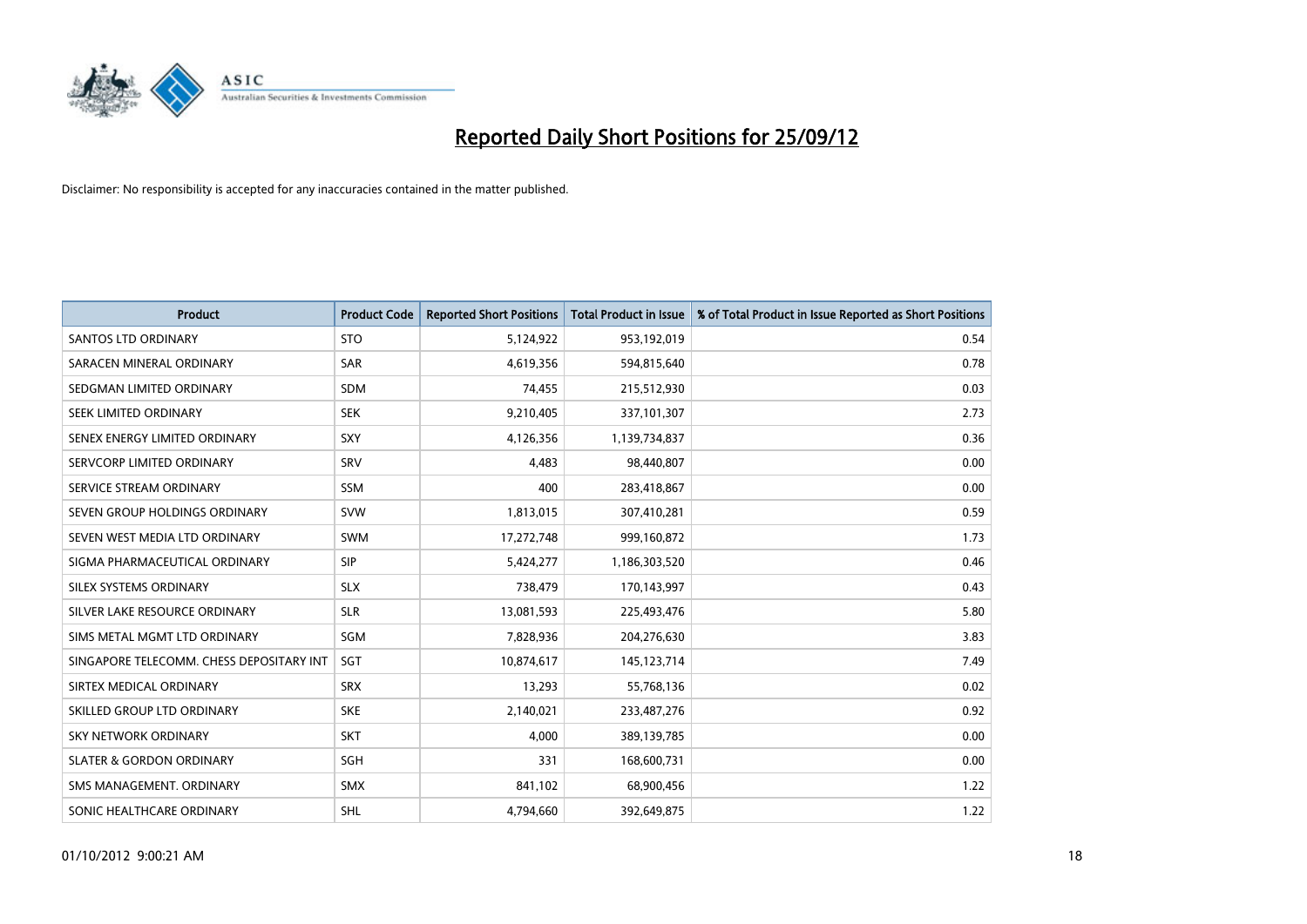

| <b>Product</b>                           | <b>Product Code</b> | <b>Reported Short Positions</b> | <b>Total Product in Issue</b> | % of Total Product in Issue Reported as Short Positions |
|------------------------------------------|---------------------|---------------------------------|-------------------------------|---------------------------------------------------------|
| SOUL PATTINSON (W.H) ORDINARY            | SOL                 | 13,310                          | 239,395,320                   | 0.01                                                    |
| SOUTH BOULDER MINES ORDINARY             | <b>STB</b>          | 90,969                          | 126,732,826                   | 0.07                                                    |
| SP AUSNET STAPLED SECURITIES             | <b>SPN</b>          | 3,901,474                       | 3,339,620,165                 | 0.12                                                    |
| SPARK INFRASTRUCTURE STAPLED NOTE & UNIT | SKI                 | 38,339,997                      | 1,326,734,264                 | 2.89                                                    |
| SPDR 200 FUND ETF UNITS                  | <b>STW</b>          | 2,593                           | 49,359,567                    | 0.01                                                    |
| SPECIALTY FASHION ORDINARY               | <b>SFH</b>          | 2,439,121                       | 192,236,121                   | 1.27                                                    |
| ST BARBARA LIMITED ORDINARY              | <b>SBM</b>          | 5,540,529                       | 488,074,077                   | 1.14                                                    |
| STANMORE COAL LTD ORDINARY               | <b>SMR</b>          | 32,870                          | 179,409,108                   | 0.02                                                    |
| STARPHARMA HOLDINGS ORDINARY             | SPL                 | 3,830,272                       | 283,515,060                   | 1.35                                                    |
| STHN CROSS MEDIA ORDINARY                | <b>SXL</b>          | 20,407,898                      | 704,858,525                   | 2.90                                                    |
| STOCKLAND UNITS/ORD STAPLED              | SGP                 | 8,860,666                       | 2,203,157,963                 | 0.40                                                    |
| STRAITS RES LTD. ORDINARY                | SRO                 | 954,144                         | 456,529,474                   | 0.21                                                    |
| STRAITS RES LTD. RTS26-SEP-12 FORUS      | <b>SROR</b>         | 327,211                         | 707,620,685                   | 0.05                                                    |
| <b>STW COMMUNICATIONS ORDINARY</b>       | SGN                 | 151,429                         | 362,798,351                   | 0.04                                                    |
| SUNCORP GROUP LTD ORDINARY               | <b>SUN</b>          | 8,531,320                       | 1,286,600,980                 | 0.66                                                    |
| SUNDANCE ENERGY ORDINARY                 | <b>SEA</b>          | 368,204                         | 277,098,474                   | 0.13                                                    |
| SUNDANCE RESOURCES ORDINARY              | <b>SDL</b>          | 3,339,126                       | 3,049,577,034                 | 0.11                                                    |
| SUNLAND GROUP LTD ORDINARY               | <b>SDG</b>          | 18,391                          | 196,717,811                   | 0.01                                                    |
| SUPER RET REP LTD ORDINARY               | <b>SUL</b>          | 627,938                         | 196,382,811                   | 0.32                                                    |
| SYD AIRPORT STAPLED US PROHIBIT.         | <b>SYD</b>          | 14,006,193                      | 1,861,210,782                 | 0.75                                                    |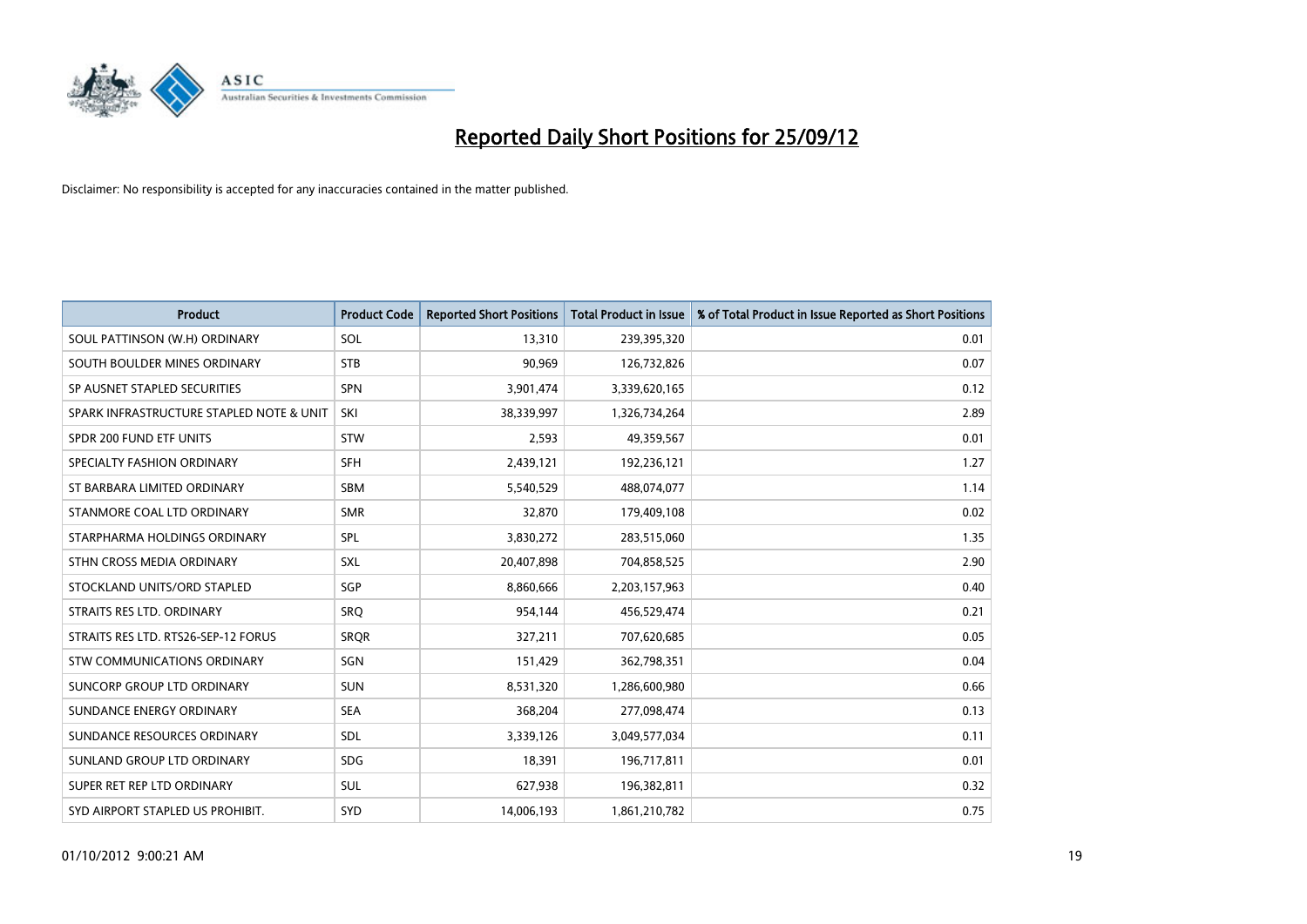

| <b>Product</b>                       | <b>Product Code</b> | <b>Reported Short Positions</b> | <b>Total Product in Issue</b> | % of Total Product in Issue Reported as Short Positions |
|--------------------------------------|---------------------|---------------------------------|-------------------------------|---------------------------------------------------------|
| SYRAH RESOURCES ORDINARY             | <b>SYR</b>          | 32,592                          | 126,723,021                   | 0.03                                                    |
| <b>TABCORP HOLDINGS LTD ORDINARY</b> | <b>TAH</b>          | 10,844,485                      | 730,113,969                   | 1.49                                                    |
| TANAMI GOLD NL ORDINARY              | <b>TAM</b>          | 297,424                         | 261,132,677                   | 0.11                                                    |
| TAP OIL LIMITED ORDINARY             | <b>TAP</b>          | 807,262                         | 241,295,311                   | 0.33                                                    |
| TASSAL GROUP LIMITED ORDINARY        | <b>TGR</b>          | 163,003                         | 146,304,404                   | 0.11                                                    |
| <b>TATTS GROUP LTD ORDINARY</b>      | <b>TTS</b>          | 8,153,784                       | 1,363,158,853                 | 0.60                                                    |
| TECHNOLOGY ONE ORDINARY              | <b>TNE</b>          | 34                              | 305,380,455                   | 0.00                                                    |
| TELECOM CORPORATION ORDINARY         | <b>TEL</b>          | 14,248,362                      | 1,857,638,658                 | 0.77                                                    |
| TELSTRA CORPORATION, ORDINARY        | <b>TLS</b>          | 25,573,753                      | 12,443,074,357                | 0.21                                                    |
| TEN NETWORK HOLDINGS ORDINARY        | <b>TEN</b>          | 92,969,625                      | 1,437,204,873                 | 6.47                                                    |
| TERANGA GOLD CORP CDI 1:1            | <b>TGZ</b>          | 107,532                         | 162,538,320                   | 0.07                                                    |
| TEXON PETROLEUM LTD ORDINARY         | <b>TXN</b>          | 65,515                          | 245,039,848                   | 0.03                                                    |
| TFS CORPORATION LTD ORDINARY         | <b>TFC</b>          |                                 | 279,621,829                   | 0.00                                                    |
| THE REJECT SHOP ORDINARY             | <b>TRS</b>          | 2,635,113                       | 26,092,220                    | 10.10                                                   |
| THORN GROUP LIMITED ORDINARY         | <b>TGA</b>          | 110,738                         | 146,374,703                   | 0.08                                                    |
| TIGER RESOURCES ORDINARY             | <b>TGS</b>          | 2,605,347                       | 673,470,269                   | 0.39                                                    |
| TOLL HOLDINGS LTD ORDINARY           | <b>TOL</b>          | 21,013,525                      | 717,133,875                   | 2.93                                                    |
| TOX FREE SOLUTIONS ORDINARY          | <b>TOX</b>          | 50,596                          | 115,311,608                   | 0.04                                                    |
| TPG TELECOM LIMITED ORDINARY         | <b>TPM</b>          | 2,051,434                       | 793,808,141                   | 0.26                                                    |
| TRADE ME GROUP ORDINARY              | <b>TME</b>          | 116,037                         | 395,745,510                   | 0.03                                                    |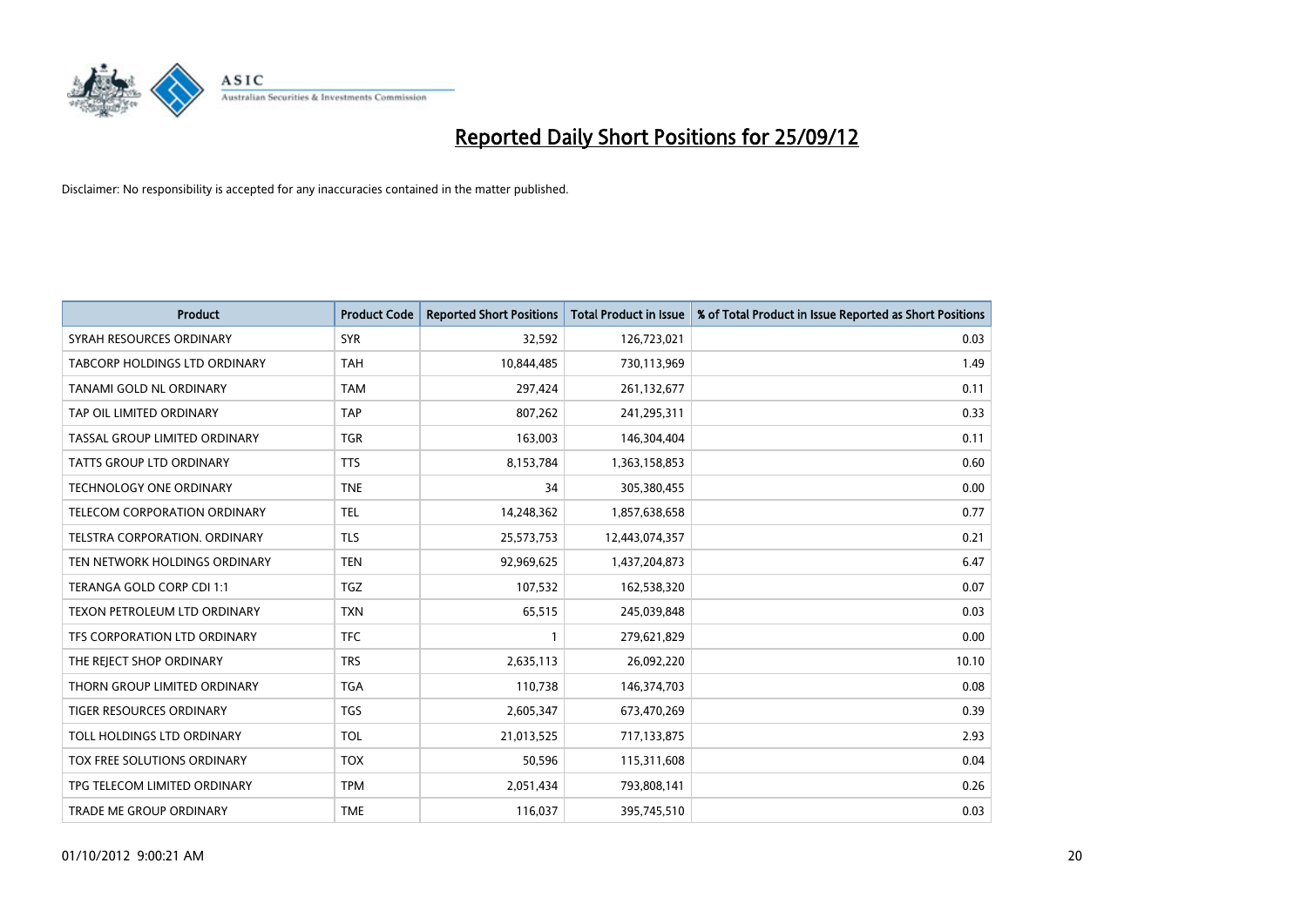

| <b>Product</b>                         | <b>Product Code</b> | <b>Reported Short Positions</b> | <b>Total Product in Issue</b> | % of Total Product in Issue Reported as Short Positions |
|----------------------------------------|---------------------|---------------------------------|-------------------------------|---------------------------------------------------------|
| <b>TRANSFIELD SERVICES ORDINARY</b>    | <b>TSE</b>          | 8,044,342                       | 517,878,468                   | 1.55                                                    |
| TRANSPACIFIC INDUST. ORDINARY          | <b>TPI</b>          | 4,778,057                       | 1,578,528,702                 | 0.30                                                    |
| TRANSURBAN GROUP TRIPLE STAPLED SEC.   | <b>TCL</b>          | 10,204,850                      | 1,461,665,097                 | 0.70                                                    |
| TREASURY WINE ESTATE ORDINARY          | <b>TWE</b>          | 12,657,712                      | 647,227,144                   | 1.96                                                    |
| TROY RESOURCES LTD ORDINARY            | <b>TRY</b>          | 272,818                         | 90,458,649                    | 0.30                                                    |
| UGL LIMITED ORDINARY                   | UGL                 | 6,811,276                       | 166,315,038                   | 4.10                                                    |
| UNILIFE CORPORATION CDI 6:1            | <b>UNS</b>          | 186,635                         | 253,416,456                   | 0.07                                                    |
| UXC LIMITED ORDINARY                   | <b>UXC</b>          | 701,863                         | 305,585,913                   | 0.23                                                    |
| <b>VENTURE MINERALS ORDINARY</b>       | <b>VMS</b>          | 135,674                         | 261,880,138                   | 0.05                                                    |
| <b>VILLAGE ROADSHOW LTD ORDINARY</b>   | <b>VRL</b>          | 30,350                          | 153,256,423                   | 0.02                                                    |
| VIRGIN AUS HLDG LTD ORDINARY           | <b>VAH</b>          | 29,344,840                      | 2,210,197,600                 | 1.33                                                    |
| VITERRA INC CDI 1:1                    | <b>VTA</b>          | 10                              | 68,629,939                    | 0.00                                                    |
| <b>VOCUS COMMS LTD ORDINARY</b>        | <b>VOC</b>          | 36,216                          | 74,359,392                    | 0.05                                                    |
| <b>WATPAC LIMITED ORDINARY</b>         | <b>WTP</b>          | 8,927                           | 184,332,526                   | 0.00                                                    |
| <b>WDS LIMITED ORDINARY</b>            | <b>WDS</b>          | 7                               | 144,740,614                   | 0.00                                                    |
| WESFARMERS LIMITED ORDINARY            | <b>WES</b>          | 29,499,691                      | 1,006,582,930                 | 2.93                                                    |
| WESFARMERS LIMITED PARTIALLY PROTECTED | <b>WESN</b>         | 1,533,406                       | 150,555,880                   | 1.02                                                    |
| WESTERN AREAS NL ORDINARY              | <b>WSA</b>          | 11,870,924                      | 179,735,899                   | 6.60                                                    |
| WESTERN DESERT RES. ORDINARY           | <b>WDR</b>          | 391,565                         | 321,146,029                   | 0.12                                                    |
| WESTFIELD GROUP ORD/UNIT STAPLED SEC   | <b>WDC</b>          | 4,935,269                       | 2,252,921,141                 | 0.22                                                    |